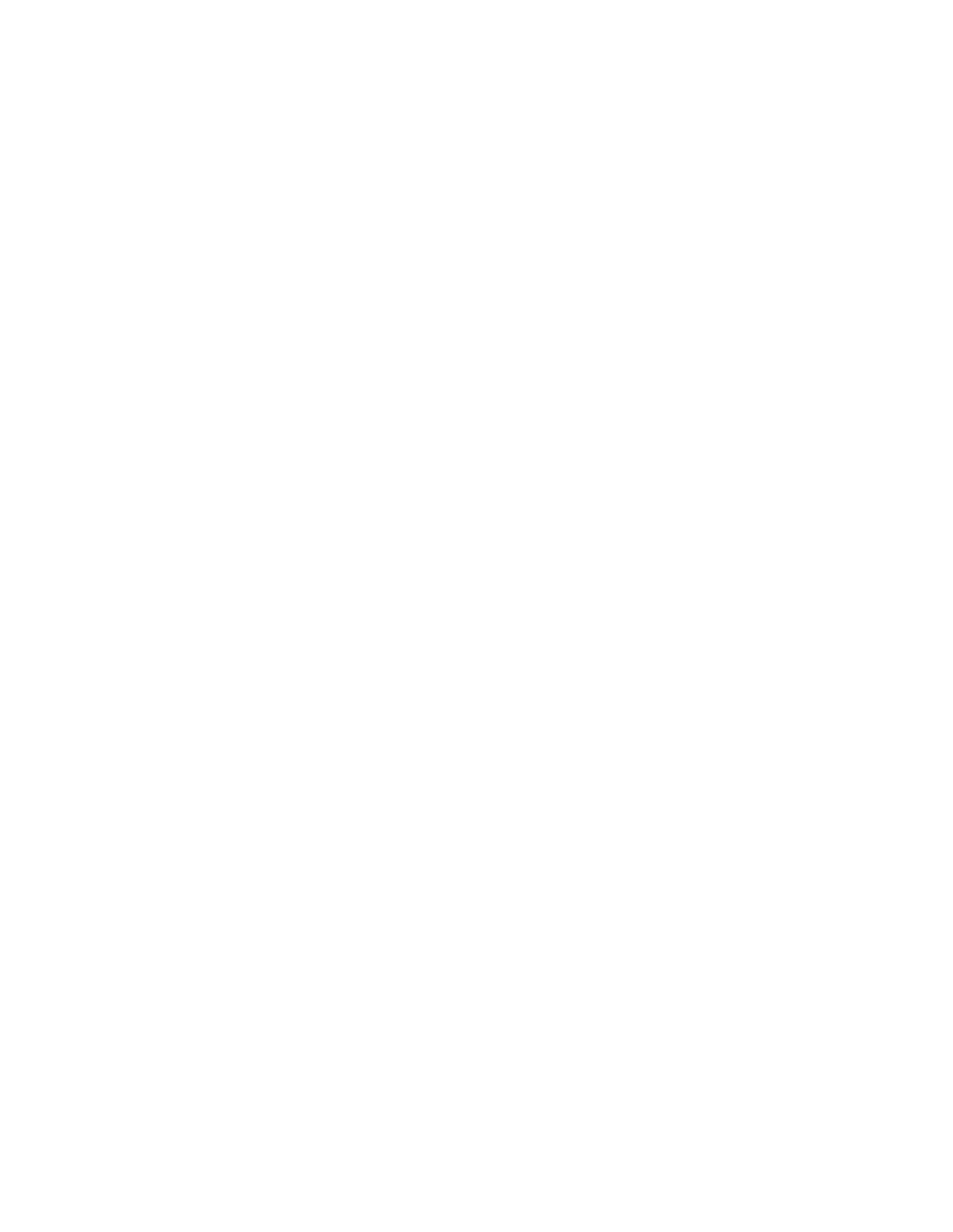

# **2021**

Report of the Auditor General of Canada to the Yukon Legislative Assembly

Independent Auditor's Report

Mental Health Services in Rural Yukon— Department of Health and Social Services



Office of the **Auditor General** of Canada

Bureau du vérificateur général du Canada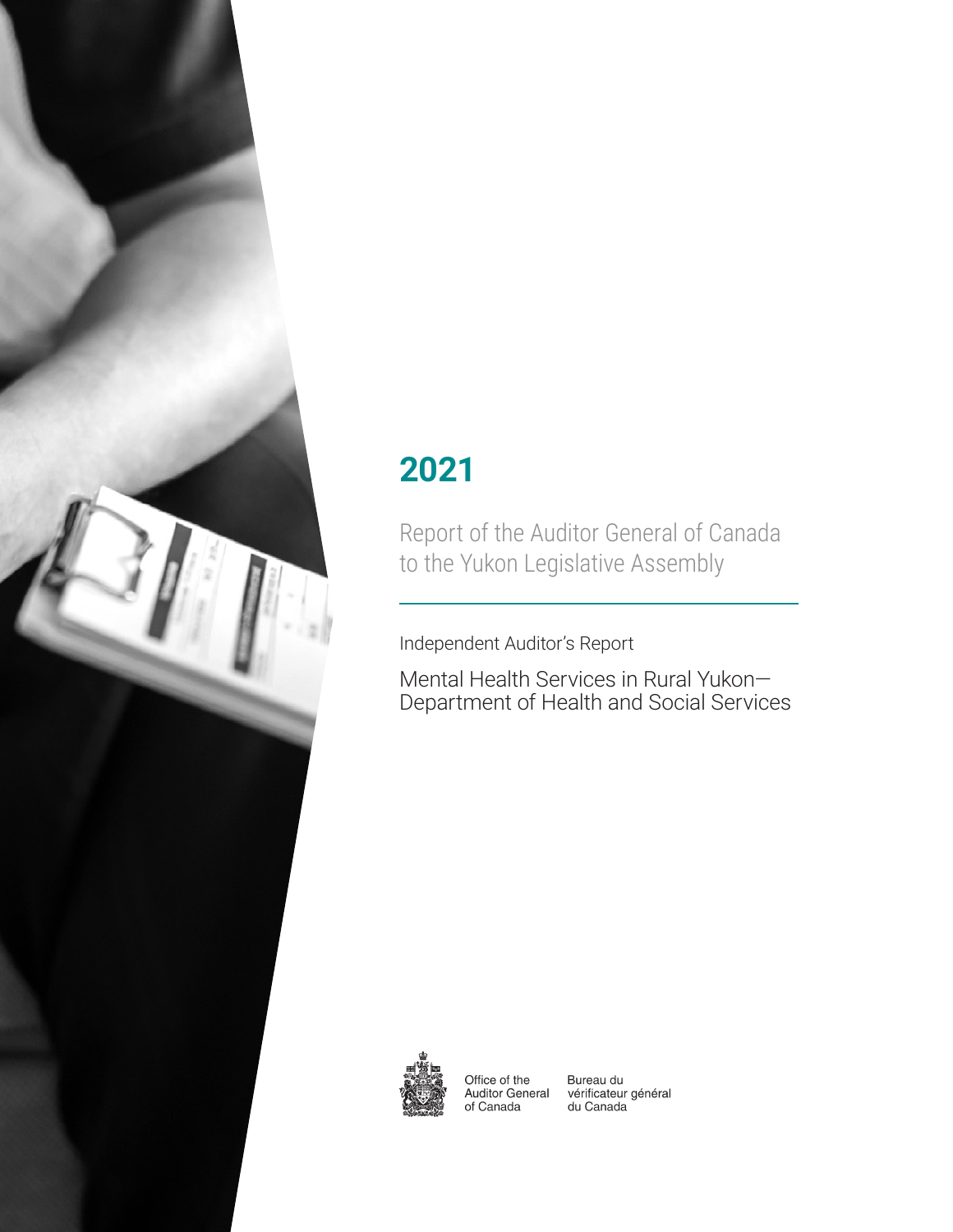The report is available on our website at www.oag-bvg.gc.ca.

*Ce document est également publié en français.*

© Her Majesty the Queen in Right of Canada, as represented by the Auditor General of Canada, 2021.

Cat. No. FA3-168/2021E-PDF

ISBN 978-0-660-37640-0

Cover and title page photos: Chinnapong/Shutterstock.com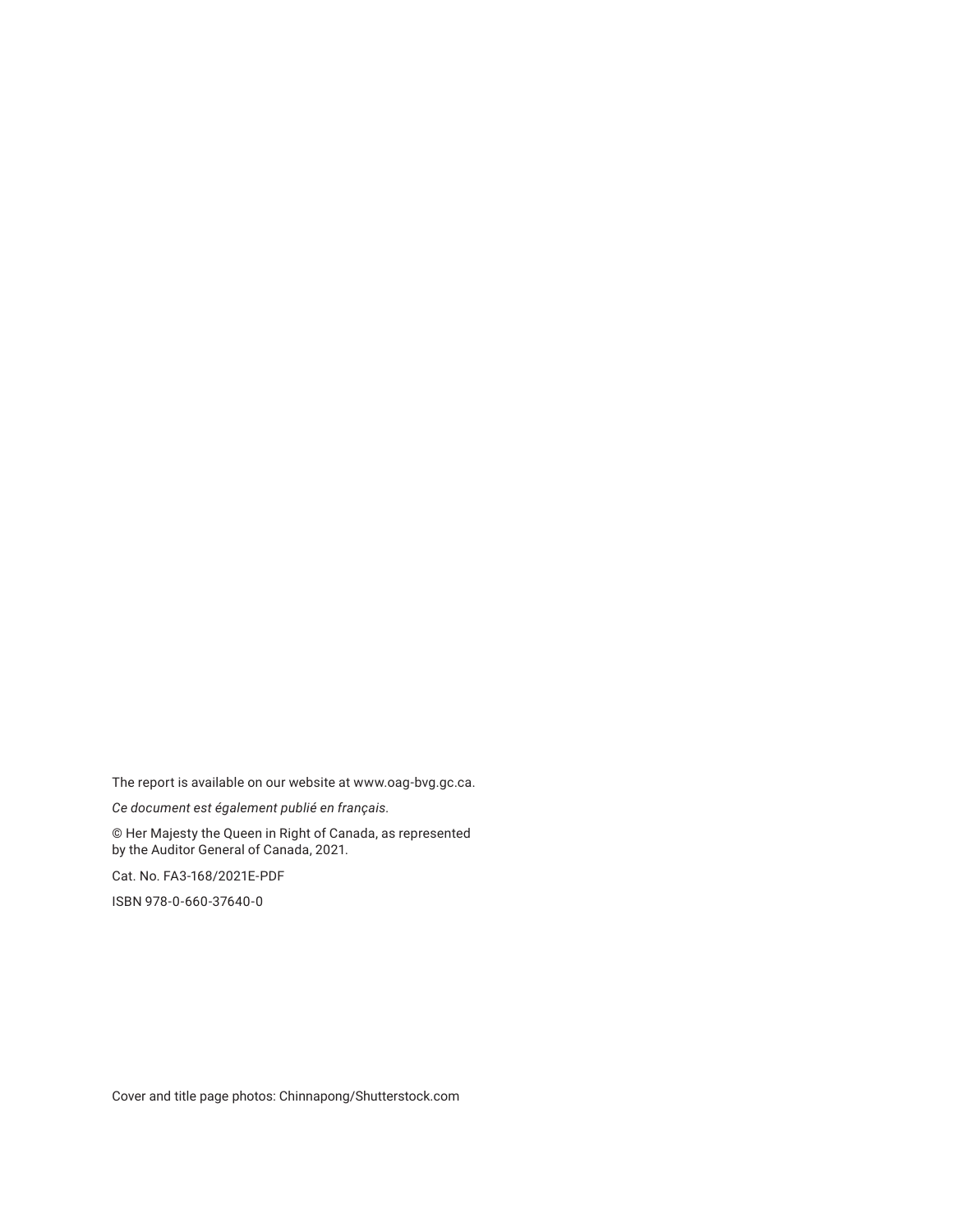

Office of the of Canada

Auditor General vérificateur général Bureau du du Canada

To the Honourable Speaker of the Yukon Legislative Assembly:

I have the honour to submit herewith my report Mental Health Services in Rural Yukon— Department of Health and Social Services to the Yukon Legislative Assembly in accordance with the provisions of section 35 of the *Yukon Act.*

Yours sincerely,

Karen Hogan, CPA, CA Auditor General of Canada

OTTAWA, 7 June 2021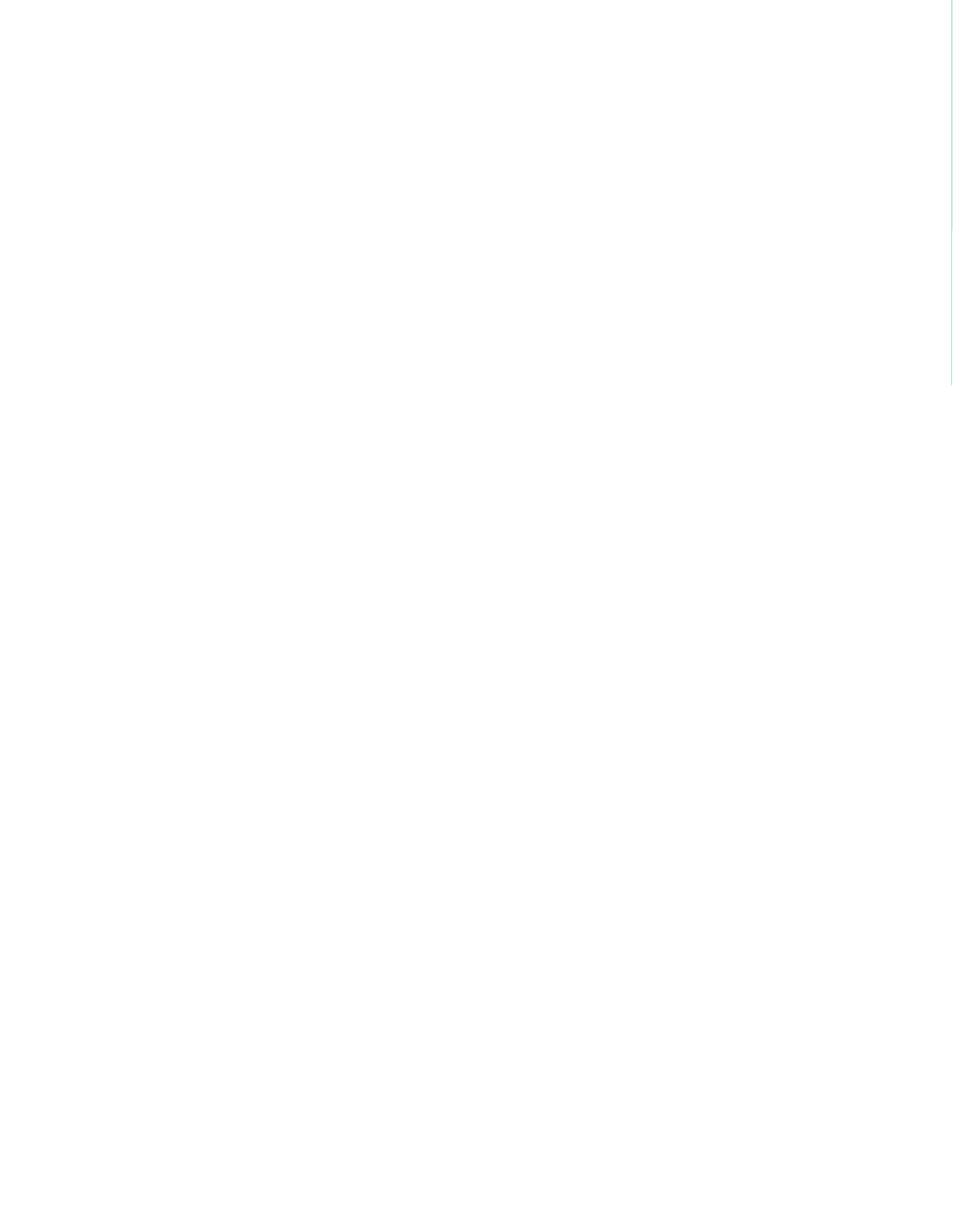# **Table of Contents**

| <b>Introduction</b>                                                                     |    |
|-----------------------------------------------------------------------------------------|----|
|                                                                                         |    |
|                                                                                         |    |
| <b>Findings, Recommendations, and Responses</b>                                         | 4  |
|                                                                                         |    |
| The Department of Health and Social Services identified the mental health service needs |    |
|                                                                                         |    |
|                                                                                         |    |
|                                                                                         |    |
|                                                                                         |    |
|                                                                                         |    |
| The department struggled to recruit and retain human resources to deliver               |    |
|                                                                                         |    |
| The department's mental health services were not always culturally responsive 12        |    |
|                                                                                         |    |
|                                                                                         |    |
| The department did not complete its measuring and reporting on the performance          |    |
|                                                                                         |    |
| <b>Conclusion</b>                                                                       | 17 |
| <b>Subsequent Events</b>                                                                | 17 |
| <b>About the Audit</b>                                                                  | 18 |
| <b>List of Recommendations</b>                                                          | 21 |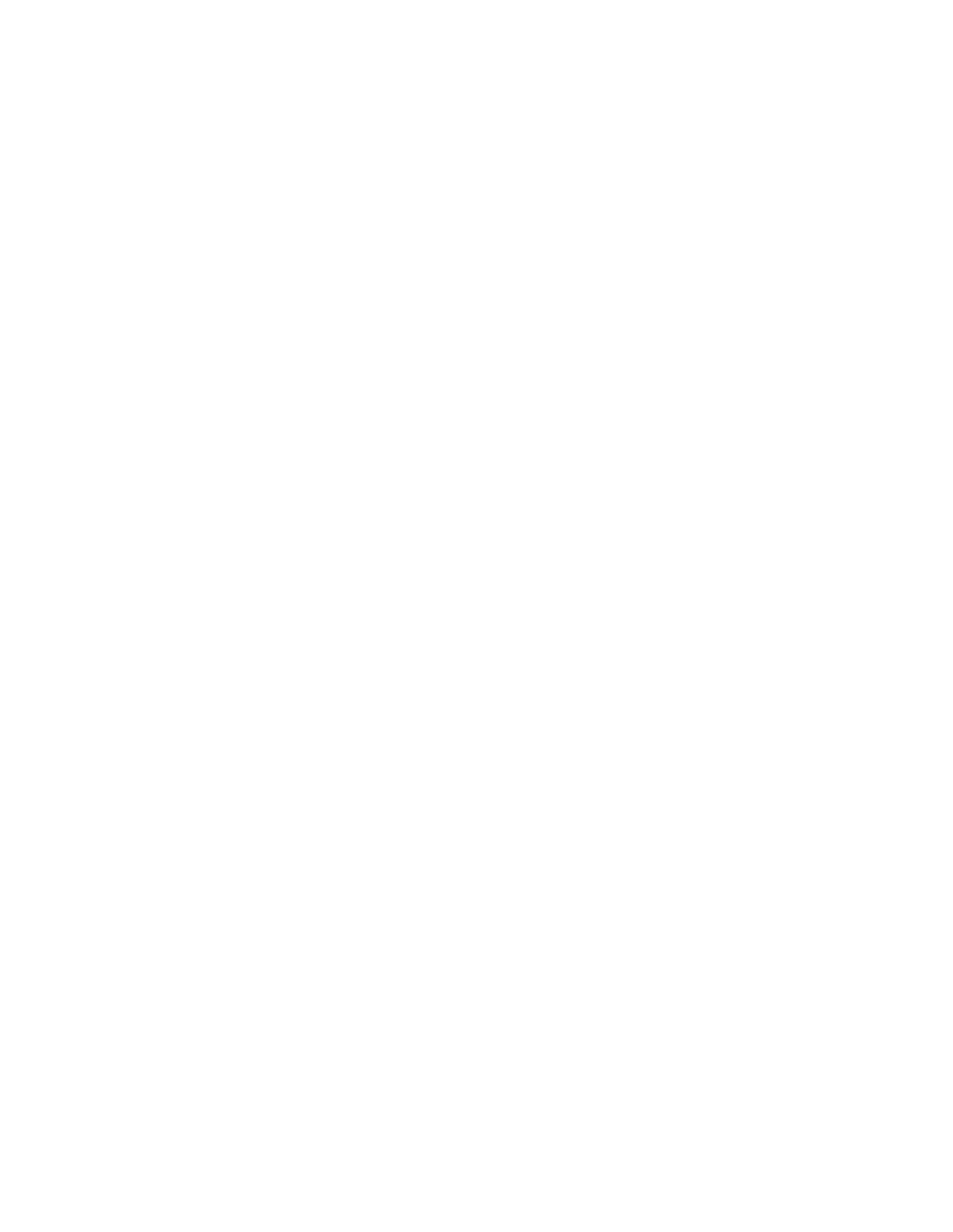## <span id="page-8-0"></span>**Introduction**

## **Background**

Mental health in rural Yukon

> 1. Yukon has a vast geographic area populated by roughly 42,000 people. While almost 80% live in Whitehorse, the rest of the population lives in 17 rural communities across the territory. About 20% of the overall population self-report as being a member of a First Nation. An estimated 8,400 Yukoners (1 in 5) experience mental wellness or substance use issues every year.

2. The 17 rural communities not only are geographically remote (1 is accessible only by plane) but also have distinct challenges in accessing health and social services, which are more readily available in Whitehorse or outside of Yukon. A greater proportion of self-reported First Nations people live in rural communities than in Whitehorse.

3. The mandate of the Department of Health and Social Services is twofold:

- to protect, promote, and restore the health and social well-being of the people of Yukon in harmony with their physical, social, economic, and cultural environments
- to facilitate equitable access to quality health and social programs and services

4. The Premier's mandate letter of October 2019 states that the principal responsibility of the Minister of Health and Social Services is to enhance the long-term well-being and quality of life for Yukoners.

5. In spring 2016, the department released Forward Together: Yukon Mental Wellness Strategy 2016–2026. It built the strategy on its review of many documents that dealt with mental health and substance use. Some of these documents identified health care needs for rural communities in Yukon: for example, the need to receive health care services close to home.

6. The strategy was also intended to support the calls to action identified by the Truth and Reconciliation Commission of Canada. The commission was established as part of the Indian Residential Schools Settlement Agreement. Its mandate was to inform all Canadians about what happened in Indian residential schools. Three of the commission's 94 calls to action deal with putting in place measures to address mental wellness and substance use issues that Indigenous people experience.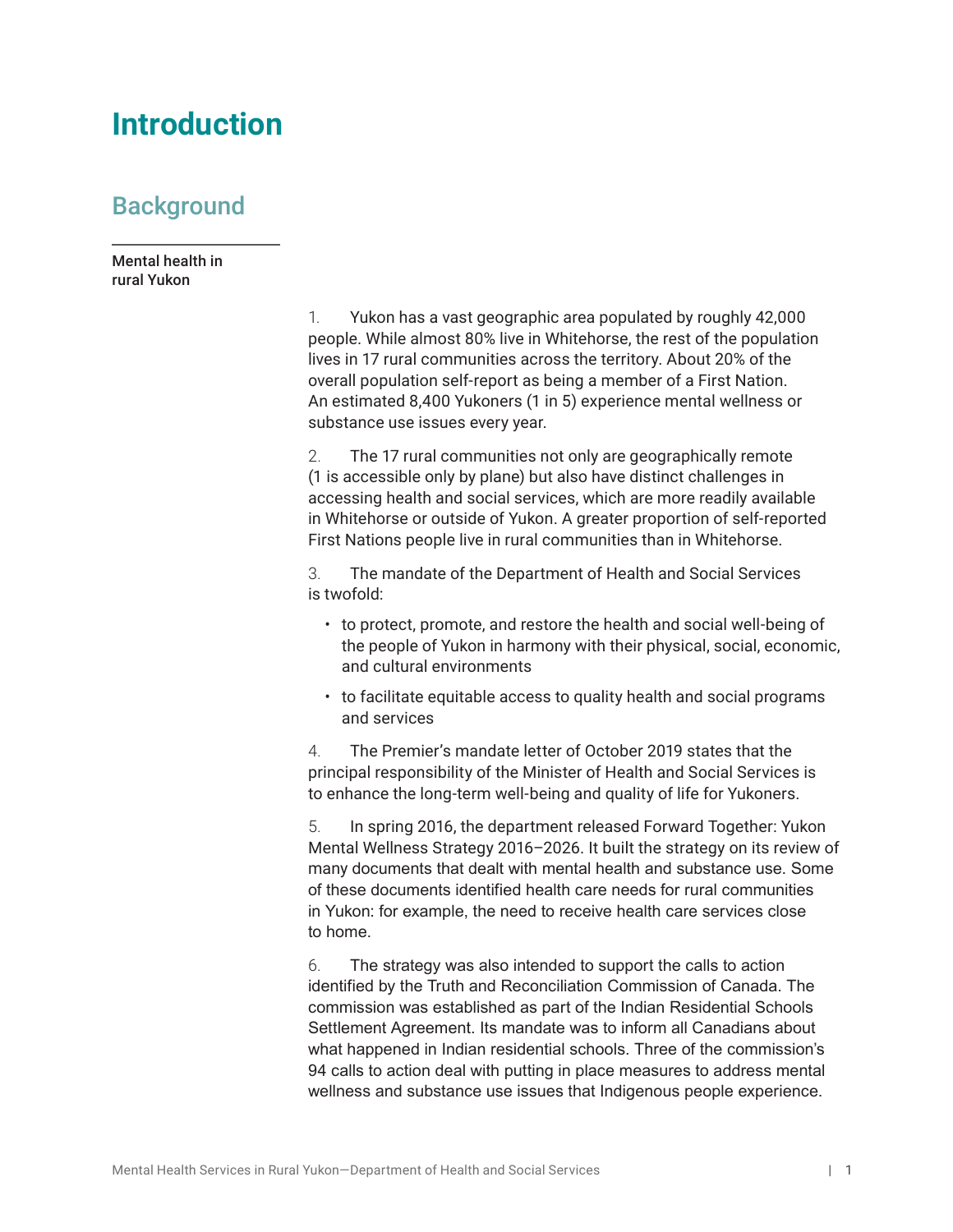7. One principle of the strategy is that mental health services and providers of those services be culturally responsive. This includes recognizing Yukon First Nations history, culture, and governance, as well as the impact and legacy of residential schools, in keeping with the commission's calls to action.

8. One of the strategy's objectives is as follows: "Integrate Mental Health Services, Child and Adolescent Therapeutic Services and Alcohol and Drug Services within the Department of Health and Social Services." This integration meant changing how to provide those services.

9. In 2018, the department created 4 Mental Wellness and Substance Use hubs (clinics) to provide more accessible mental wellness and substance use services to rural communities in Yukon (Exhibit 1). The department created the hubs as part of its plan to expand the bundle of services offered, make services more widely available, and increase capacity to deliver services closer to home.

- 10. Department officials told us that hub services include the following:
	- assessments to determine treatment
	- referrals to specialists, such as psychiatrists
	- counselling
	- community education
	- group therapy
	- outreach to difficult-to-reach community members

11. On 11 March 2020, the World Health Organization declared a pandemic because of the rapid spread of the virus that causes the 1 **coronavirus disease (COVID-19)**. Federal, provincial, and territorial governments had to act swiftly to protect Canadians against infection. For the Yukon Department of Health and Social Services, this meant having to adjust the way it delivered mental wellness and substance use services to ensure ongoing support for Yukoners.

**Coronavirus disease (COVID-19)**—The disease caused by severe acute respiratory syndrome coronavirus 2 (SARS-CoV-2).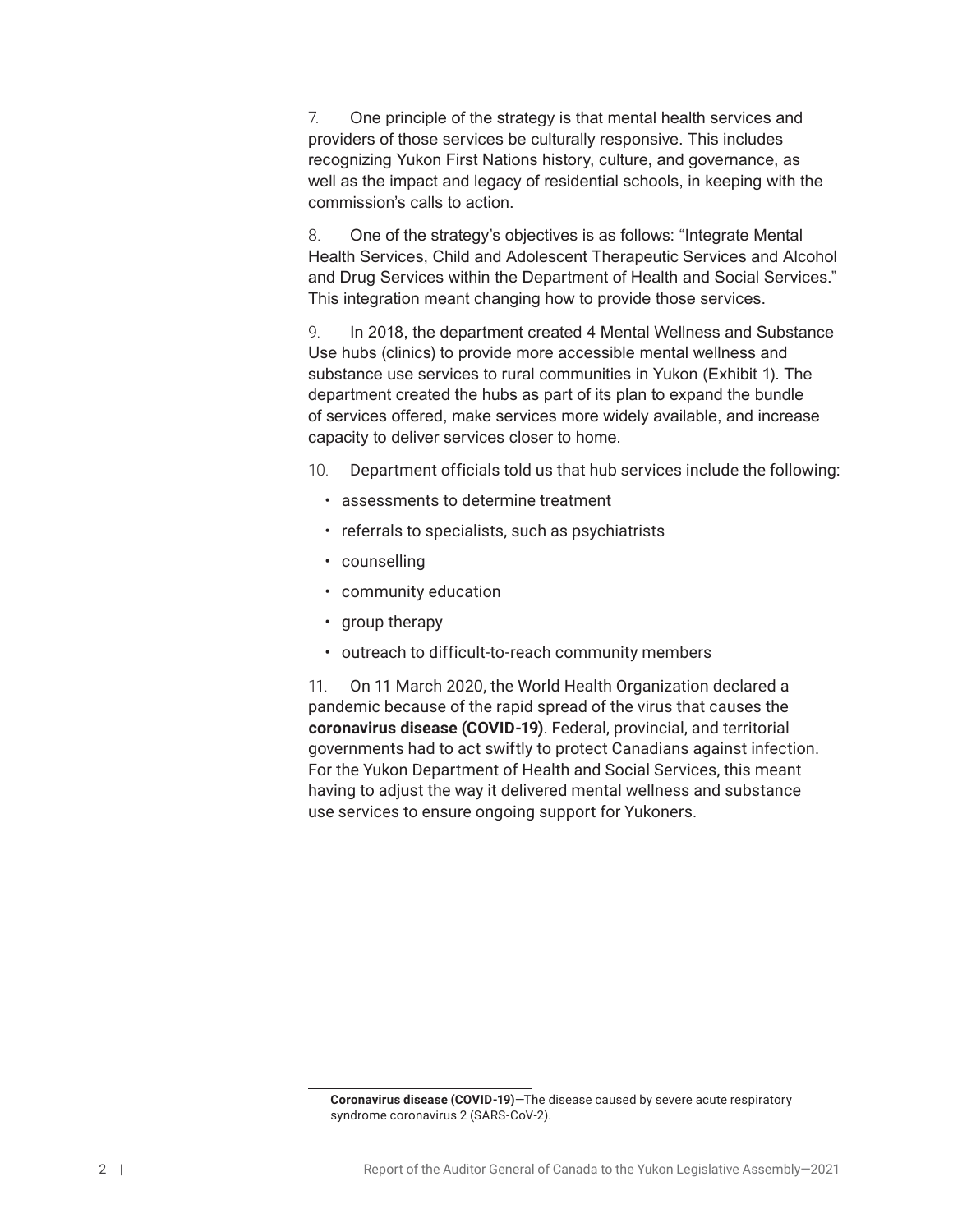

<span id="page-10-0"></span>

## Focus of the audit

12. This audit focused on whether the Department of Health and Social Services provided Yukoners living in rural areas with mental wellness and substance use services that met their needs. In this report, the term "mental health" refers to mental wellness and substance use, including addictions.

13. We looked at whether the department met its responsibilities for developing and delivering mental health services in the 17 rural communities where services have historically been less accessible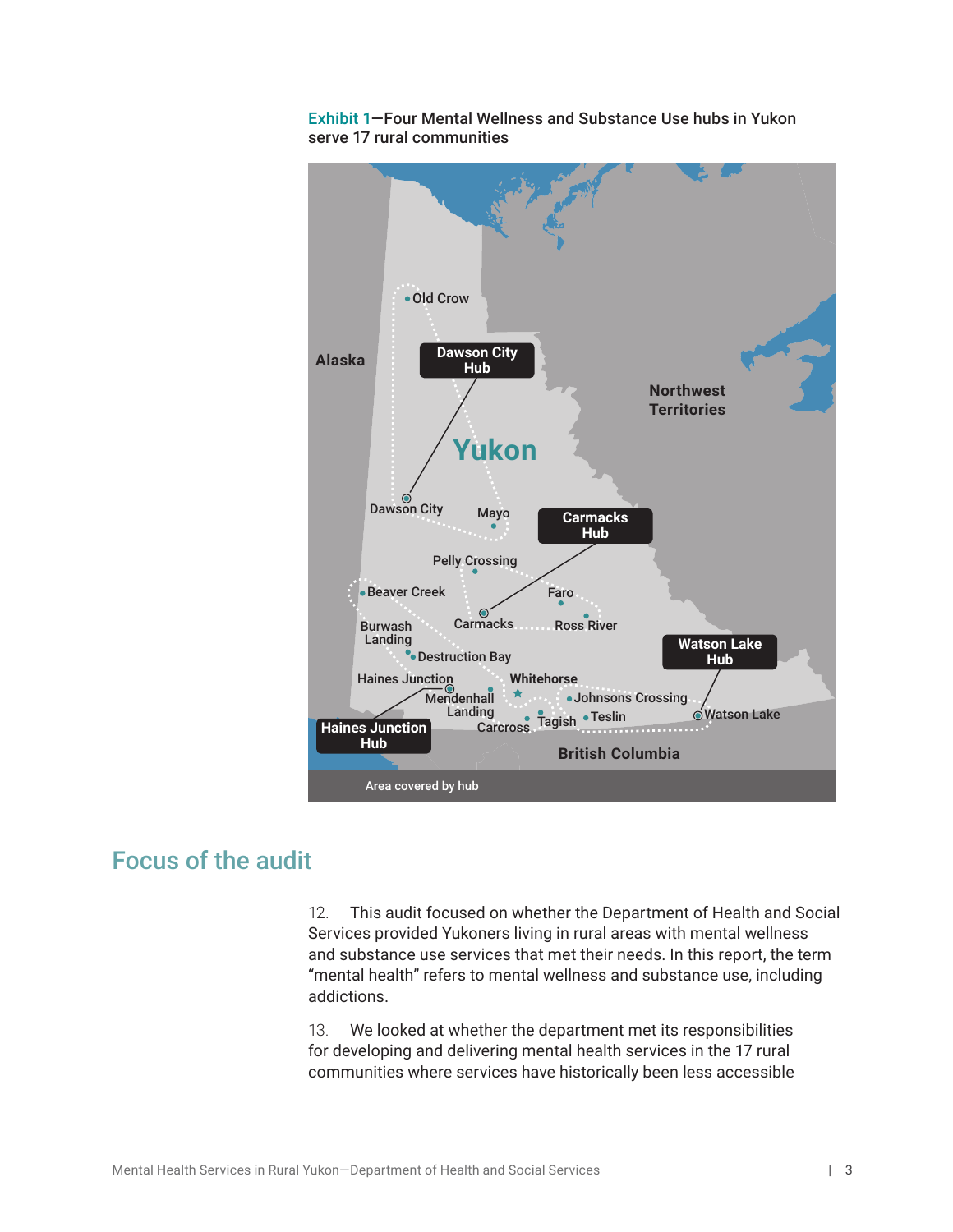<span id="page-11-0"></span>than in Whitehorse. We examined the hub model, which the department introduced under the strategy in 2016 and implemented in early 2018, to determine its impact on mental health services in the rural communities.

14. Although we typically do extensive consultation, including in-person meetings, as part of our audits, the COVID-19 pandemic negatively affected our ability to consult. As a result, the views that we included in this report may not present a complete picture of the experiences and perspectives of all Yukon First Nations.

15. This audit is important because mental health is a central component of individual, family, and community life that must be supported by services that meet the needs of communities. The 17 rural communities have historically had fewer amenities and supports than are typically available in an urban environment. The availability of and accessibility to mental health services is vital for people living in these communities to live healthy lives: mentally, physically, socially, and spiritually.

16. This audit is also important because Canada has committed to implementing the United Nations' 2030 Agenda for Sustainable Development and its Sustainable Development Goals. One of those goals is to ensure healthy lives and promote well-being for all and at all ages. This includes the mental health of rural Yukoners.

17. More details about the audit objective, scope, approach, and criteria are in **About the Audit** at the end of this report (see pages 18–20).

## **Findings, Recommendations, and Responses**

#### Overall message

18. Overall, the Department of Health and Social Services successfully increased access to mental health services in rural communities. The department established a permanent presence of mental health services by implementing Mental Wellness and Substance Use hubs in 4 key rural communities. These hubs were also responsible for providing services to the remaining surrounding rural communities, making mental health services more accessible to rural Yukoners. However, because the department did not measure and report on its efforts, it did not know if the services being provided through these hubs were meeting the needs of Yukoners.

19. The department did engage and consult with many stakeholders to identify the mental health service needs of rural residents, though some of these consultations took place after the hub model was developed. Ongoing engagement with stakeholders as well as measuring and reporting on the services currently being offered will help the department adjust its service model as needed to better meet client needs.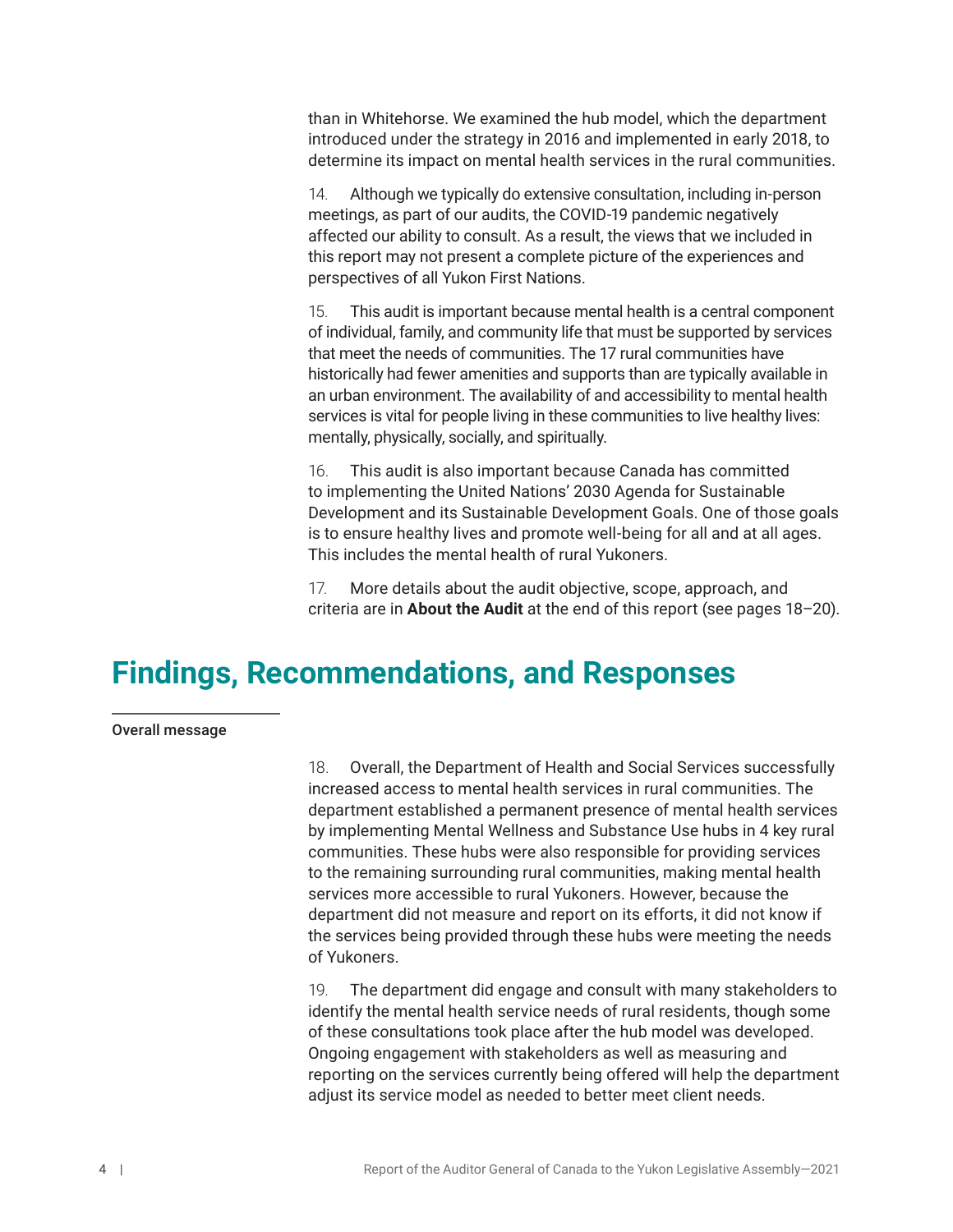20. Though the department has increased access to mental health services, it has struggled to recruit and retain staff to deliver these services. This is a challenge in northern communities, and more so in rural and remote areas. The department will need to address this challenge to fully realize the potential benefits of providing mental health services in rural Yukon through its hubs.

## <span id="page-12-0"></span>Identifying needs

The Department of Health and Social Services identified the mental health service needs of rural Yukoners

#### What we found

|                          | We found that the Department of Health and Social Services<br>21.<br>conducted research and consultations with various stakeholders<br>to identify and understand the mental health service needs of rural<br>residents. However, some of these consultations took place after the<br>new hub service delivery model was developed. Also, the department<br>could not demonstrate how it integrated feedback into the model's<br>development.                                                                    |  |
|--------------------------|------------------------------------------------------------------------------------------------------------------------------------------------------------------------------------------------------------------------------------------------------------------------------------------------------------------------------------------------------------------------------------------------------------------------------------------------------------------------------------------------------------------|--|
|                          | 22.<br>The analysis supporting this finding discusses the following topic:                                                                                                                                                                                                                                                                                                                                                                                                                                       |  |
|                          | • Needs-based service delivery model created                                                                                                                                                                                                                                                                                                                                                                                                                                                                     |  |
| Why this finding matters |                                                                                                                                                                                                                                                                                                                                                                                                                                                                                                                  |  |
|                          | This finding matters because the department must understand what<br>23.<br>rural residents need so it can fill gaps in mental health services. Because<br>of the unique needs and cultural diversity of Yukon communities, the<br>department must understand the extent and types of services needed in<br>each community to be able to provide services to meet those needs.                                                                                                                                    |  |
| <b>Context</b>           |                                                                                                                                                                                                                                                                                                                                                                                                                                                                                                                  |  |
|                          | Under the Health Act, the Minister of Health and Social Services<br>24.<br>is required to submit to the legislature a comprehensive report on the<br>health status of Yukoners at least once every 3 years. The preamble<br>of the act states that improvements in health and social services,<br>including assessments of community health status and needs, require<br>the cooperative partnership of governments, professionals, voluntary<br>organizations, Indigenous groups, communities, and individuals. |  |
|                          | 25.<br>The preamble also states that equitable access to quality health<br>and social services is critical to protecting, promoting, and restoring<br>health. It further recognizes that policies and systems for providing                                                                                                                                                                                                                                                                                      |  |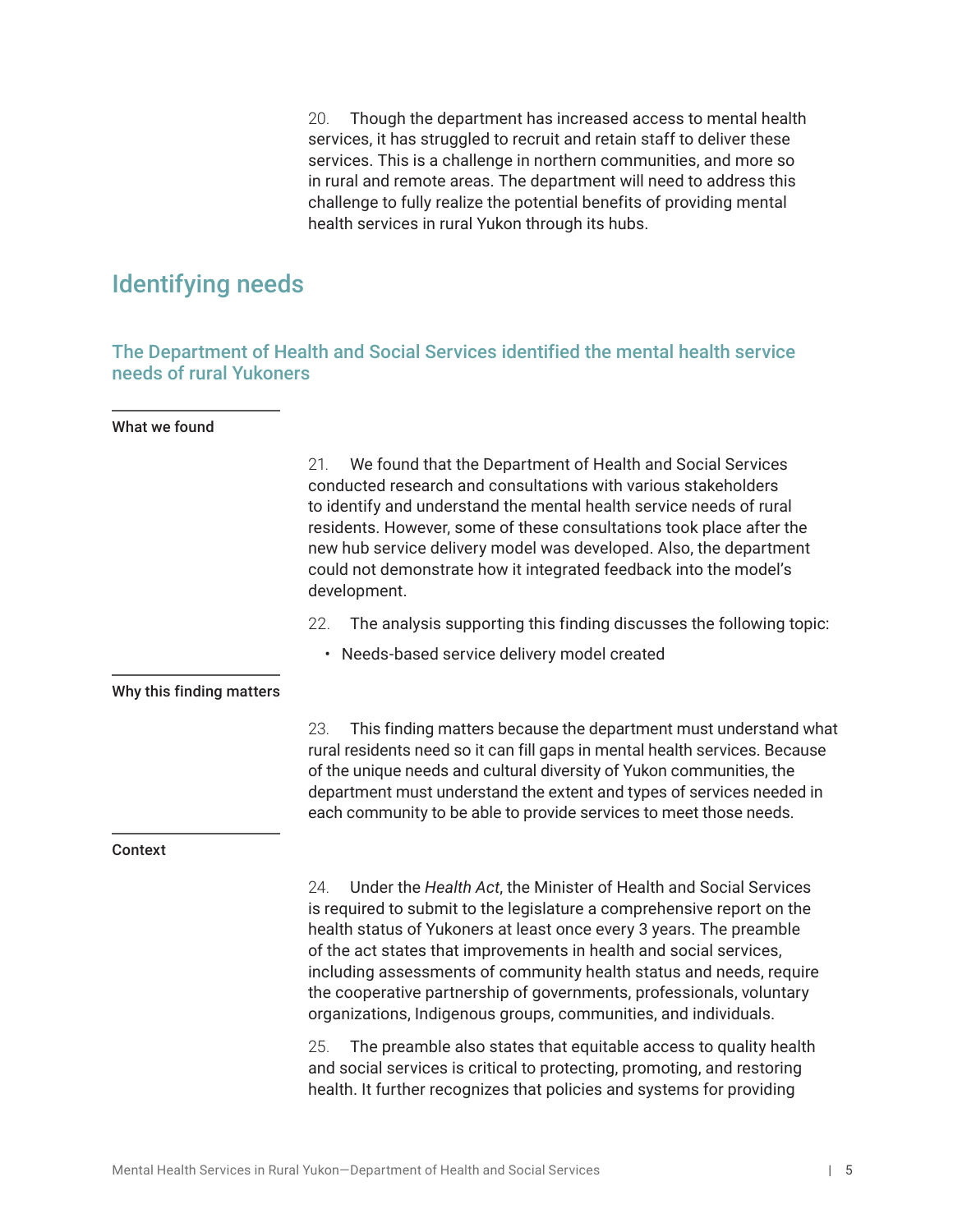<span id="page-13-0"></span>health and social programs and services must be sensitive and responsive to the cultural diversity in the community.

26. Under Forward Together: Yukon Mental Wellness Strategy 2016–2026, the department is committed to working with partners, including First Nations, and with community stakeholders. Consulting with partners and stakeholders makes it more likely that their concerns will be considered in the design and delivery of mental health services. It also helps to build trust and increase the likelihood that rural Yukoners are comfortable using the services offered.

27. Meaningful consultation requires giving notice of a matter to those being consulted in an appropriate form. They need to receive detailed information and enough time to prepare and present their views. Also, their views need to be given full and fair consideration.

28. For the department to provide the services that rural Yukoners need, it is important to understand their needs. Needs can include services or support for substance use, child and youth trauma, depression, domestic violence, and mental illness.

29. The need for services for these issues has been greater in rural areas, where historically services have been less accessible. The extent of mental health service needs is difficult to gauge. Stigma around mental health issues means that not all those in need will self-identify.

#### Recommendation

30. Our recommendation in this area of examination appears at paragraph 38.

#### Analysis to support this finding

#### **Needs-based service delivery model created**

31. The department began developing the hub service delivery model for rural communities before the strategy was released in spring 2016. We found that the department's model incorporated research on approaches from jurisdictions across Canada with the results of its previous needs assessments and consultations.

32. We also found that the department worked with Yukon First Nations, stakeholders, and other community members in developing its hub model. The department engaged with stakeholders and conducted community visits between June 2016 and January 2018 to identify the mental health service needs and gaps in care for Yukoners living in rural areas. It had discussions with clinical specialists and staff, department personnel, and Yukon First Nations.

33. However, some of these consultations took place after the new service model was developed. For example, the department conducted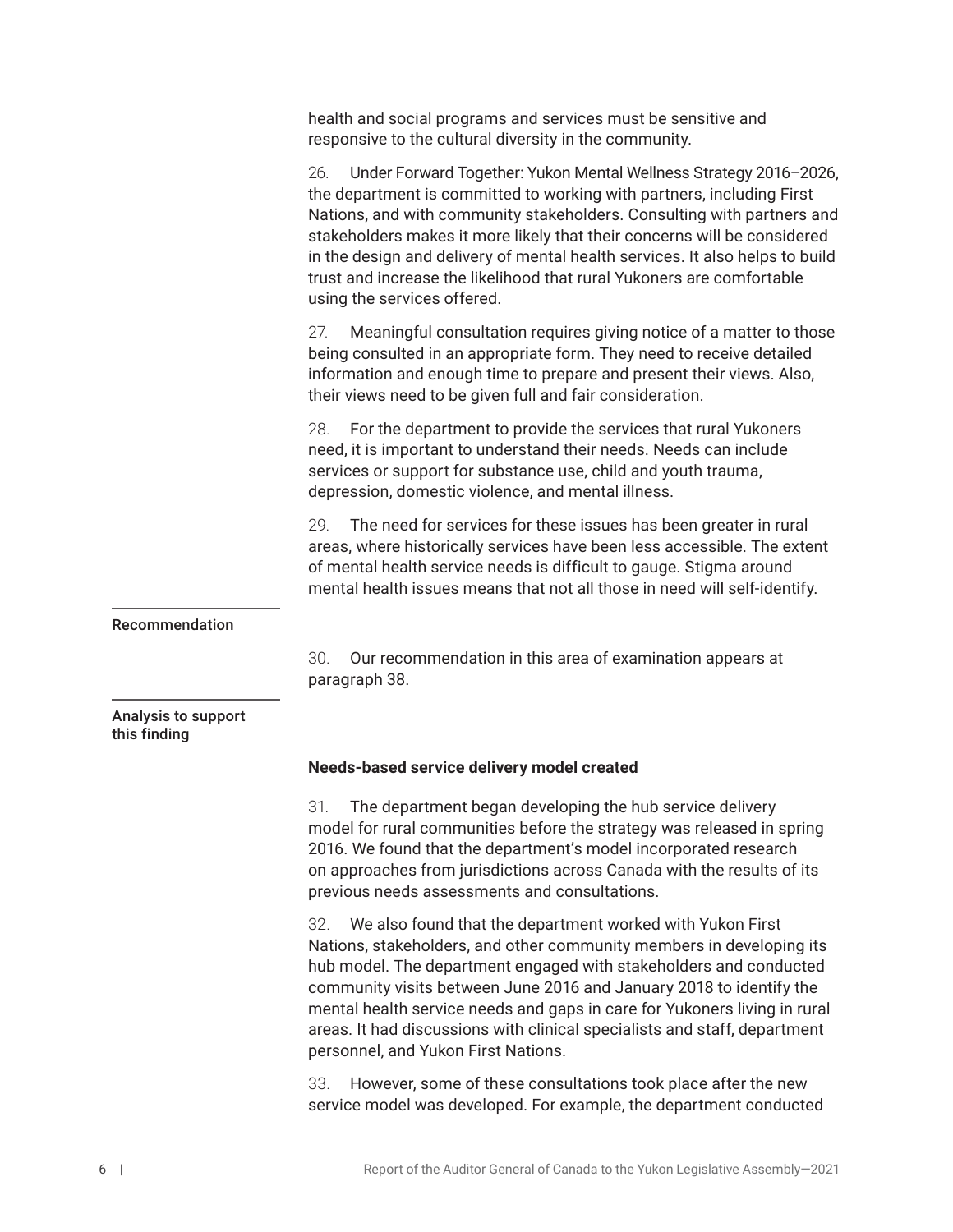more than half of its community visits and other engagements after senior managers of Mental Health Services, Child and Adolescent Therapeutic Services, and Alcohol and Drug Services proposed the hub model to decision makers in March 2017.

34. Furthermore, under the strategy, a community advisory committee was planned to ensure broad representation in working groups. The committee was also to ensure that initiatives included rural and remote issues and First Nations cultural perspectives. However, this committee did not become operational.

35. These gaps meant that key stakeholders, including youth, families, elders, and persons with lived experience of mental health and addiction issues, might not have been fully consulted. Furthermore, the department could not provide records of how the feedback it gathered was integrated into the model's development.

36. The consultations that the department did carry out helped it to identify the following problems and consider better ways of delivering services using the new hub model:

- There was a lack of continuity of counsellors and full-time support based in communities.
- Communities received different levels of service.
- Services were hard to find.
- Mental health service providers needed improved cultural awareness and education.

37. At the end of the audit period, the new model of mental health service delivery in rural Yukon had been in place for around 2.5 years. It is our view that with time, the department is likely to be better able to identify what has worked well and which areas need improvement. Continuing to engage with stakeholders will be important for the department to adjust its model as needed to better meet client needs.

38. **Recommendation.** The Department of Health and Social Services should regularly consult with a broad representation of residents of rural communities to identify and implement adjustments and improvements so that the department provides the mental health services that are most needed.

*The department's response. Agreed. Yukon's rural communities each have their unique needs for these services and the Department of Health and Social Services will work in partnership with them to provide the mental health and substance use services they require. The Mental Wellness and Substance Use Services Branch will continue to seek to adjust and improve its services in rural communities by working with community partners and residents in the following ways: regularly scheduled meetings with First Nations health directors and other community representatives; involvement of local First Nations health*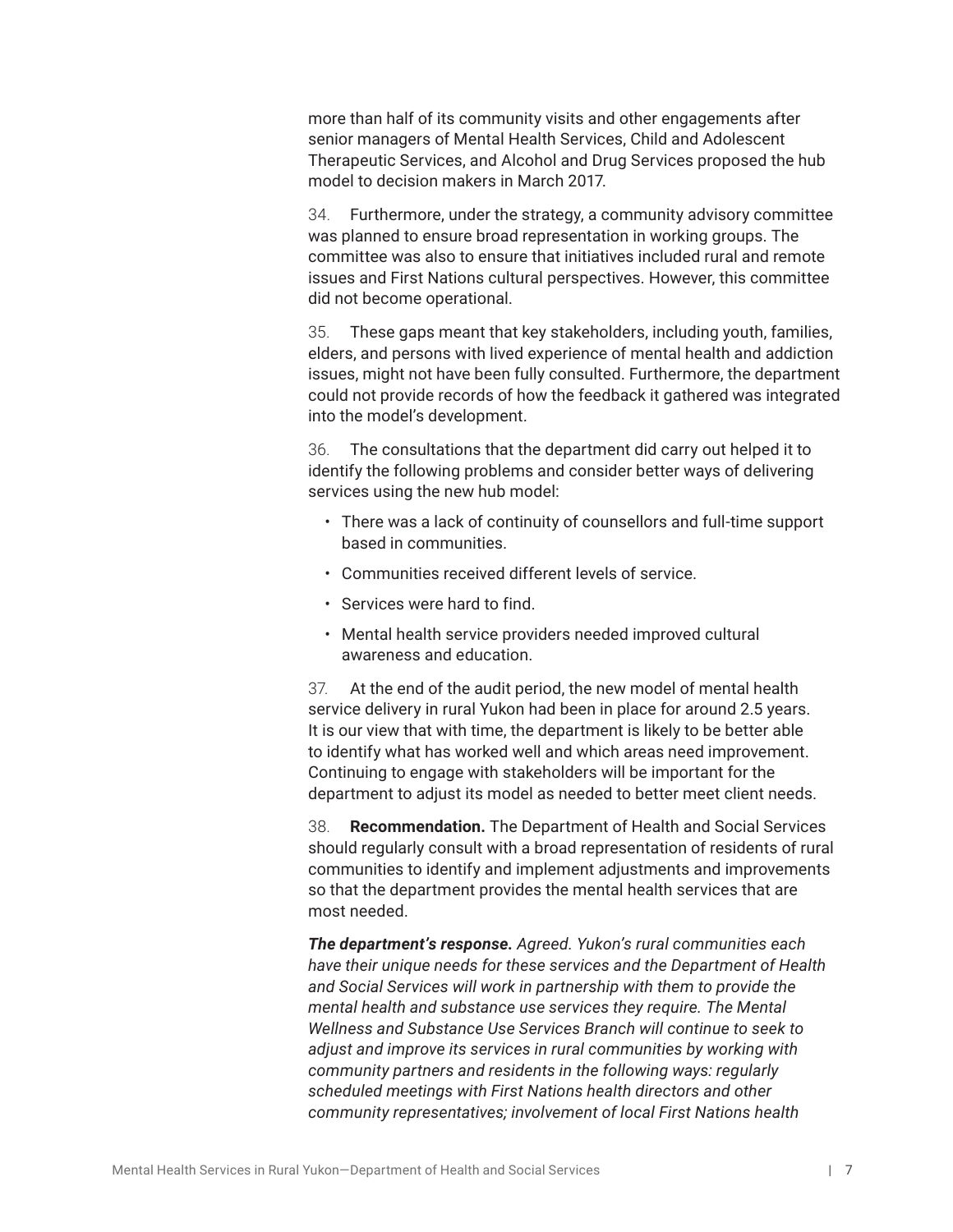*directors in the hiring of Mental Wellness and Substance Use Services Branch staff for their communities; quarterly client satisfaction surveys; regular meetings with the Council of Yukon First Nations; and participation in trilateral processes with Yukon First Nations and the Government of Canada, such as the quarterly meetings of the Trilateral Table on Health and the identification of community needs through Administration of Justice Agreement negotiations.* 

## <span id="page-15-0"></span>Delivering mental health services

## The department increased access to rural mental health services

### What we found

|                          | We found that the Department of Health and Social Services<br>39.<br>increased access to services by creating 4 Mental Wellness and<br>Substance Use hubs in rural communities. The hubs gave rural Yukoners<br>access to services offered by mental health service providers in their<br>communities or in closer proximity than what was available in the past. |  |
|--------------------------|-------------------------------------------------------------------------------------------------------------------------------------------------------------------------------------------------------------------------------------------------------------------------------------------------------------------------------------------------------------------|--|
|                          | We also found that the department increased access to mental<br>40.<br>health services by integrating 3 separate services into 1 overall service.<br>By combining the services for mental wellness, children and adolescents,<br>and alcohol and drug use within 1 branch, the department created a<br>"one-stop shop."                                           |  |
|                          | 41.<br>With respect to the department's response to the COVID-19<br>pandemic, we found that the department, including mental health<br>service providers in the hubs, worked to identify new mental health<br>needs created by the pandemic and adjust its delivery of care in rural<br>communities.                                                              |  |
|                          | 42.<br>The analysis supporting this finding discusses the following topics:                                                                                                                                                                                                                                                                                       |  |
|                          | Increased access through Mental Wellness and Substance Use hubs<br>٠                                                                                                                                                                                                                                                                                              |  |
|                          | • Adjusted services during the COVID-19 pandemic                                                                                                                                                                                                                                                                                                                  |  |
| Why this finding matters |                                                                                                                                                                                                                                                                                                                                                                   |  |
|                          | 43.<br>This finding matters because roughly 20% of the Yukon population<br>deals with mental health issues each year. Mental health issues have<br>an impact on families, education and employment opportunities, social<br>integration, and financial stability.                                                                                                 |  |
|                          | Having accessible services as part of a permanent local structure<br>44.<br>makes it easier for people who could benefit from services to get the<br>help they need when they need it.                                                                                                                                                                            |  |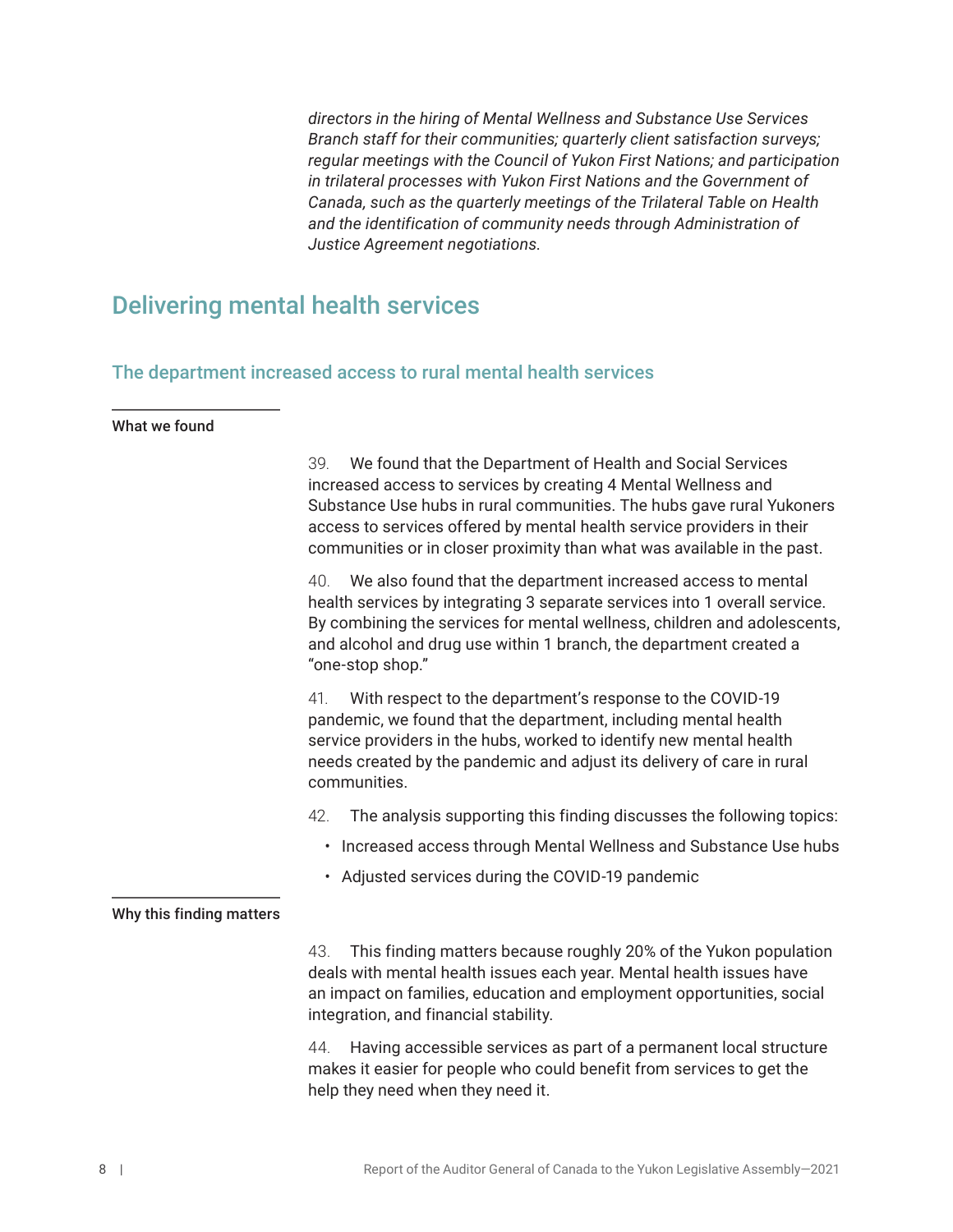#### <span id="page-16-0"></span>Context

45. In the past, the department's mental health services for rural communities had no permanent presence. Instead, mental health service providers based in Whitehorse spent some of their time travelling to the rural communities to provide services. 46. An objective of Forward Together: Yukon Mental Wellness Strategy 2016–2026 was to increase access to mental health services so that people would receive timely and appropriate services as close to home as possible. To do this, the department had to make major changes to the way it delivered its services in rural Yukon. 47. Between 2016 and 2018, the department integrated Mental Health Services, Child and Adolescent Therapeutic Services, and Alcohol and Drug Services to form the new Mental Wellness and Substance Use Services Branch. At the same time, the department created a hub service delivery model for rural Yukon. 48. In 2018, the department opened Mental Wellness and Substance Use hubs in 4 rural communities: Watson Lake, Haines Junction, Carmacks, and Dawson City. The department selected the hub communities on the basis of several factors, including their population and their geographic proximity to surrounding communities. 49. As a result of the COVID-19 pandemic, the Government of Yukon used mandatory self-isolation orders, border restrictions, physical distancing rules, and business closures to try to contain the spread of the virus. The pandemic and responses to it are expected to have an impact on Yukoners' mental health. Recommendations 50. We made no recommendations in this area of examination. Analysis to support this finding **Increased access through Mental Wellness and Substance Use hubs**  51. We found that the department's integration of 3 separate mental health services into 1 made services more accessible and more efficient. This approach allows clients to go through a single intake process and explain their situations once instead of having to go through several services and explain their situations to different mental health service providers. The new approach can reduce clients' trauma of disclosing difficult experiences and reduces confusion and redundancy in the process. 52. We also found that creating the 4 hubs increased access to mental health services through their permanent physical presence in these communities. Another positive impact of having the 4 hubs is that because the mental health service providers who work in the hubs live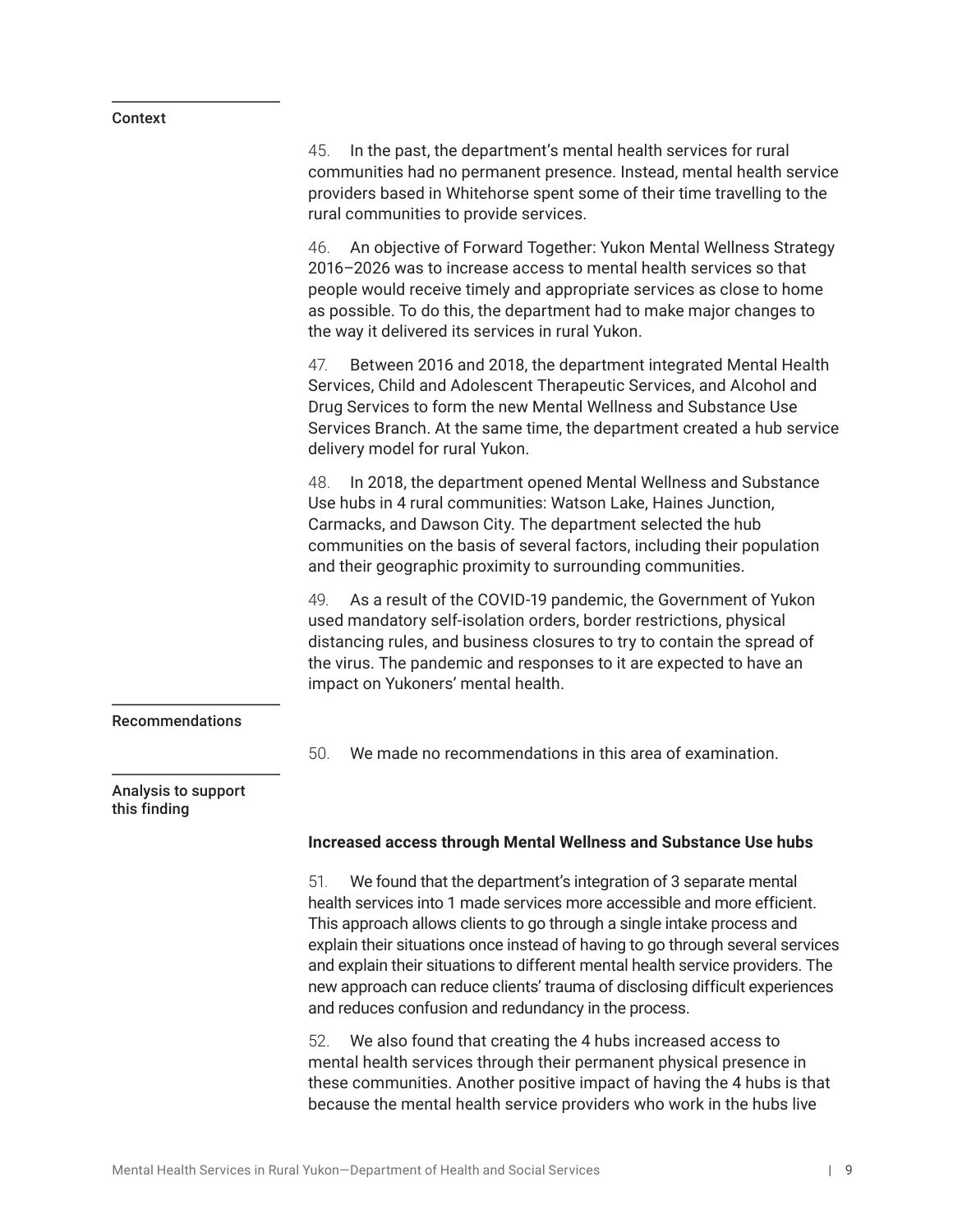<span id="page-17-0"></span>in or near the communities, they have shorter distances to travel to the other communities they serve. This means they have less travel time and more time to provide services.

53. The hubs also offer an opportunity for improved relationships with local communities. Service providers who live in or near the communities can take part in community activities more easily.

54. We found that hub users' views of services were mixed. Some users of the hub services told us that services were more stable under the hub model. More stable services helped clients to build trust with counsellors. Also, clients could access services in the community more quickly than before because they did not have to wait for a mental health service provider to travel from Whitehorse. Other users told us that although services were more accessible than they were before the hubs were set up, some smaller communities where hubs did not exist still lacked easy access to services.

### **Adjusted services during the COVID-19 pandemic**

55. We found that the department and other agencies worked together to maintain access to mental health services while managing the many effects of the pandemic in rural communities. They identified new mental health service needs created by the pandemic, such as the emotional impact of imposed isolation. Also, they developed solutions for the identified needs. For example, they offered services by telephone or online while continuing to provide limited in-person services.

## The department struggled to recruit and retain human resources to deliver mental health services

| What we found            |                                                                                                                                                                                                                                                                                                                                                                     |
|--------------------------|---------------------------------------------------------------------------------------------------------------------------------------------------------------------------------------------------------------------------------------------------------------------------------------------------------------------------------------------------------------------|
|                          | We found that it was difficult for the Department of Health and<br>56.<br>Social Services to attract and retain the human resources it needed to<br>provide mental health services in rural communities. From the time the<br>hubs opened in 2018, there were staff vacancies. A lack of available<br>housing was a factor in recruitment and retention challenges. |
|                          | The analysis supporting this finding discusses the following topic:<br>57.                                                                                                                                                                                                                                                                                          |
|                          | • Vacant positions and lack of housing                                                                                                                                                                                                                                                                                                                              |
| Why this finding matters |                                                                                                                                                                                                                                                                                                                                                                     |
|                          | This finding matters because vacancies in human resources put<br>58.<br>pressure on existing staff and have a negative impact on the level of<br>service the hubs are able to provide. Such vacancies also negatively<br>affect continuity of care, which is an important factor in establishing<br>trust between clients and mental health service providers.      |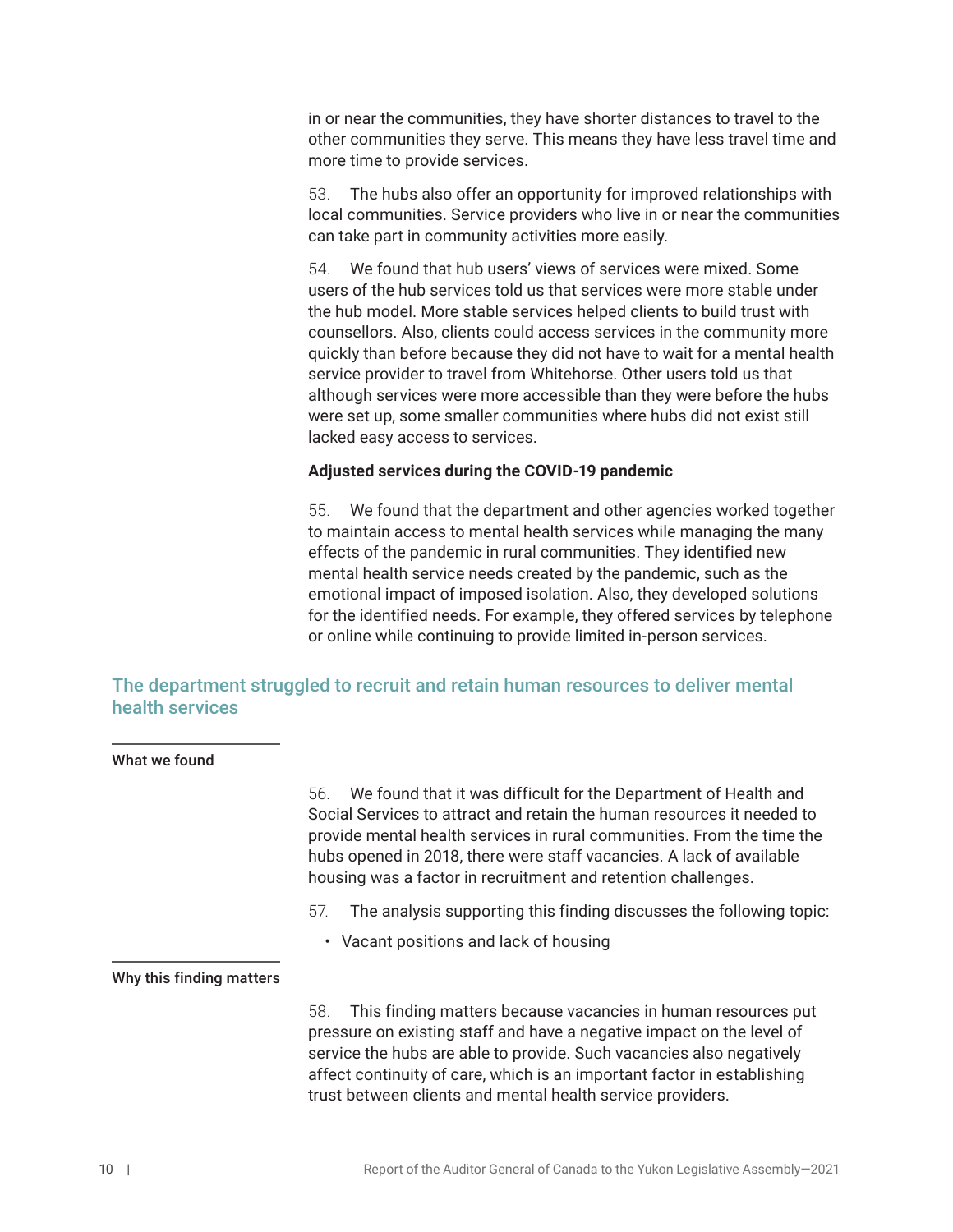#### <span id="page-18-0"></span>Context

59. Recruiting and retaining human resources in Yukon has been a challenge for many years. It is even more difficult for rural communities because they do not have the availability of housing, amenities, and services offered in Whitehorse. 60. The remoteness of the rural communities can make recruitment difficult. Most of the communities are sparsely populated. The 2 largest rural communities are Dawson City, with a population of about 1,850 residents, and Watson Lake, with about 1,550 residents. All other rural communities have populations of fewer than 1,000. The smallest is Burwash Landing, with about 90 residents. 61. Each rural community also has its own cultural environment and healing traditions that need to be respected. Providing a culturally safe environment where clients feel comfortable is essential if the department's services are to be used. For this reason, it is important that the department recruit and train staff who are aware of this diversity and adapt to it. Recommendation 62. Our recommendation in this area of examination appears at paragraph 68. Analysis to support this finding **Vacant positions and lack of housing** 63. We found that the department was unable to fill all mental health service positions in rural communities. The department had planned to have 33 resident staff members in the communities. As of August 2020, the department had 26 staff members in the communities. These vacancies put additional pressures on existing staff members to deliver services. 64. We also found that a lack of housing in many rural communities made it difficult for the department to recruit mental health service providers. For example, the department was unable to hire a successful candidate for the community of Watson Lake because no housing was available. 65. In 2018, the Yukon government appointed an independent expert panel to conduct a review of health and social services in the territory. In April 2020, the panel's report, entitled Putting People First, identified a lack of housing as a key barrier to recruiting and retaining rural primary care providers. The report noted that rural residents were concerned about the impact this situation had on continuity of care and the overall

sustainability of health care services in their communities.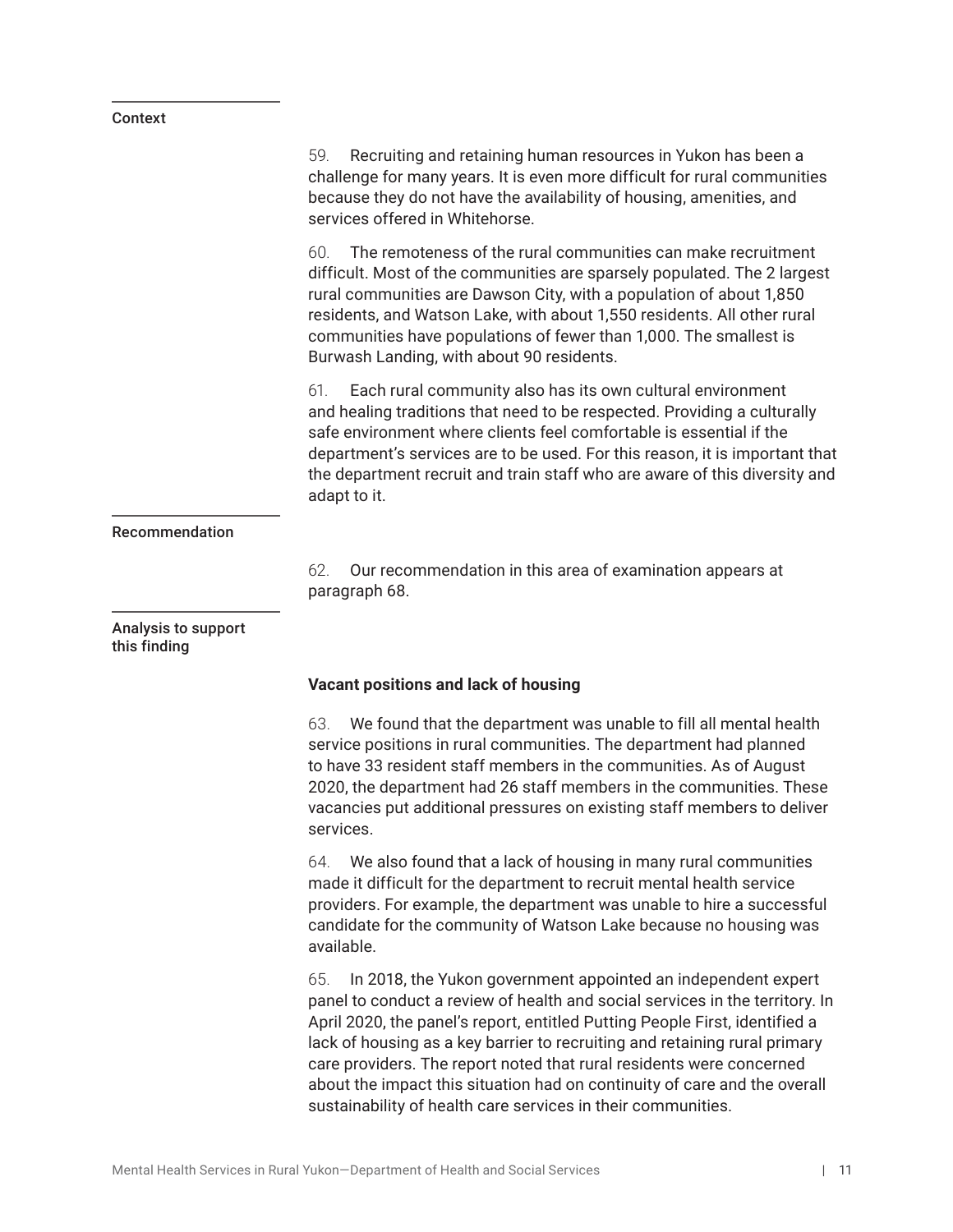<span id="page-19-0"></span>66. Even when the department was able to recruit candidates, it had difficulty retaining them. There were various reasons for staff turnover. For example, some might have found living in remote communities challenging. Mental health service providers that we interviewed felt that there was a lack of administrative support in the hubs. They also felt that the physical space in the hubs was not always conducive to providing confidential services.

67. When there is a shortage of or high turnover in service providers, it is difficult for providers to establish a relationship of trust and care with community members. Also, the departure of a provider could disrupt an existing relationship and lead to the risk that a client would not receive follow-up care as planned. When clients experience a lack of continuity in their care, there is a risk that they will lose confidence in the mental health service system and no longer use the services offered.

68. **Recommendation.** The Department of Health and Social Services should complete and implement a recruitment and retention strategy for mental health service providers that considers the unique challenges faced by the rural communities and propose innovative solutions to address these challenges.

*The department's response. Agreed. Since the completion of the audit, the Department of Health and Social Services has put a focus on recruitment and retention. The department has been developing a robust recruitment and retention strategy for positions in rural communities across Yukon, including a focus on mental health service positions in the Mental Wellness and Substance Use hubs. Implementation started in fall 2020. The Recruitment and Retention Advisory Council, with representatives from the Mental Wellness and Substance Use Services Branch, Community Nursing, Yukon Hospital Corporation, and First Nations Health Programs, has worked with human resource professionals*  to develop and begin implementation of the strategy. The initial focus will *be on hard-to-fill positions, including nurses, social workers, mental health nurses, and clinical counsellors. Going forward, the department will take innovative approaches to recruit for these hard-to-fill positions and then to retain the employees, including flexible work arrangements.*

## The department's mental health services were not always culturally responsive

#### What we found

69. We found that the Department of Health and Social Services had taken some steps to deliver services in a culturally responsive manner. However, some Yukon First Nations told us that they did not think the services reflected and respected their culture.

70. The analysis supporting this finding discusses the following topic:

• Limited cultural responsiveness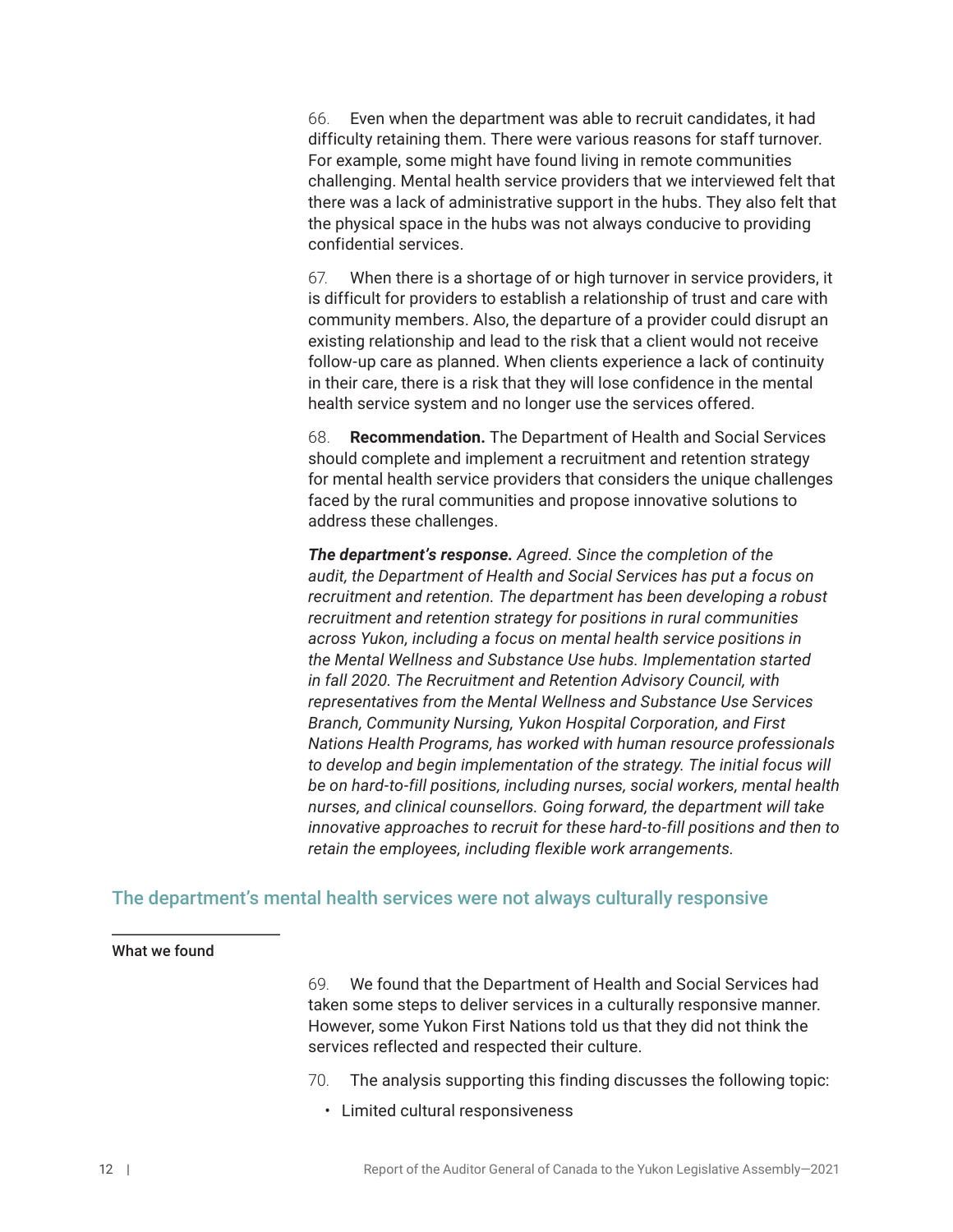## <span id="page-20-0"></span>Why this finding matters

|                                     | This finding matters because a guiding principle for implementing<br>71.<br>Forward Together: Yukon Mental Wellness Strategy 2016-2026 is<br>that mental health services and the providers of those services must<br>be culturally responsive. A system that is culturally responsive can<br>help clients of the system to feel culturally safe. If the clients do not<br>experience cultural safety, there is a risk that they will not seek the help<br>they need. |
|-------------------------------------|----------------------------------------------------------------------------------------------------------------------------------------------------------------------------------------------------------------------------------------------------------------------------------------------------------------------------------------------------------------------------------------------------------------------------------------------------------------------|
| Context                             |                                                                                                                                                                                                                                                                                                                                                                                                                                                                      |
|                                     | Cultural safety is about fostering a climate where the unique<br>72.<br>history of Indigenous peoples is recognized and respected. In this<br>way, services can be provided in an equitable and safe way, without<br>discrimination.                                                                                                                                                                                                                                 |
|                                     | A strictly clinical approach to providing mental health services is<br>73.<br>not always conducive to a culturally safe environment. For clients to feel<br>safe, a relationship of trust must exist or be developed.                                                                                                                                                                                                                                                |
|                                     | To deliver culturally safe services, service providers must be open<br>74.<br>to clients' cultural realities and environments. Those providing services<br>must also be aware of their own world views and attitudes toward<br>cultural differences.                                                                                                                                                                                                                 |
| Recommendation                      |                                                                                                                                                                                                                                                                                                                                                                                                                                                                      |
|                                     | 75.<br>Our recommendation in this area of examination appears at<br>paragraph 82.                                                                                                                                                                                                                                                                                                                                                                                    |
| Analysis to support<br>this finding |                                                                                                                                                                                                                                                                                                                                                                                                                                                                      |
|                                     | <b>Limited cultural responsiveness</b>                                                                                                                                                                                                                                                                                                                                                                                                                               |
|                                     | We found that the department had taken steps to deliver services<br>76.<br>that are culturally responsive to First Nations. For example, it                                                                                                                                                                                                                                                                                                                          |
|                                     | • included First Nations representatives on the First Nations Partners<br>Committee, an oversight and decision-making committee for the<br>strategy                                                                                                                                                                                                                                                                                                                  |
|                                     | • followed the advice of Yukon First Nations health directors to<br>allocate some communities to different hubs on the basis of<br>community preferences                                                                                                                                                                                                                                                                                                             |
|                                     | included local First Nations members on the hiring panel for new<br>Yukon government employees going into a community                                                                                                                                                                                                                                                                                                                                                |
|                                     | We also found that the department made efforts to deliver<br>77.<br>culturally safe services in the hub communities. For example,<br>department officials told us that they encouraged mental health service                                                                                                                                                                                                                                                         |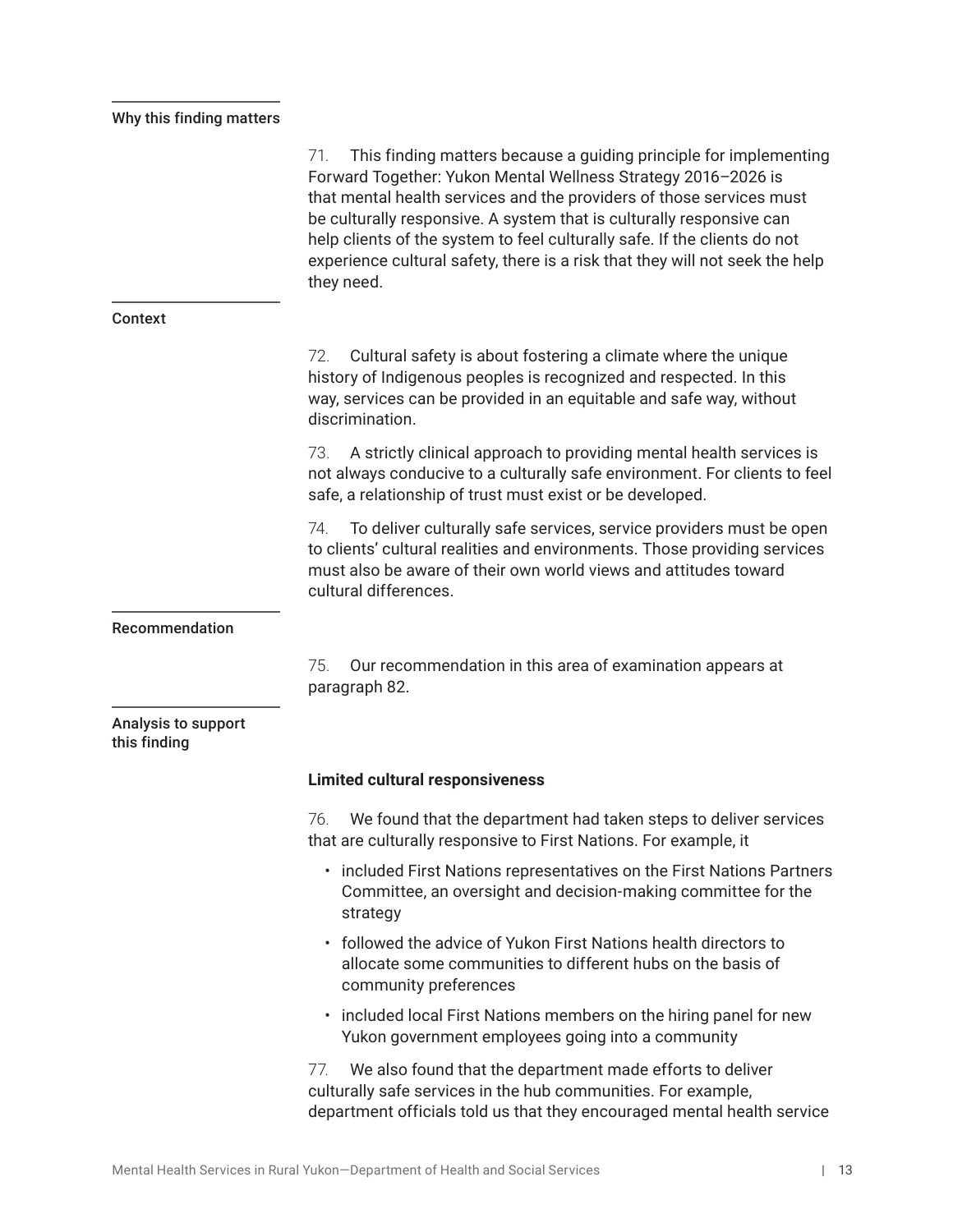providers to meet with clients outside of the hub offices, so that First Nations clients might feel more comfortable. Officials also told us that they encouraged service providers to attend local cultural activities when local First Nations people invited them. This was one way to develop more trusting relationships with people in the communities.

78. However, we found that the department did not deliver on some of its plans to improve cultural safety. For example, it had intended to develop a quality improvement plan to include ways to enhance culturally responsive services, but this plan was not developed.

79. We found that only about 60% of service providers had taken a required course intended to develop their understanding of and appreciation for Yukon First Nations history. We did note, however, that the department had been working to obtain Yukon-specific Indigenous cultural safety training for providers. Also, in February 2020, the department created and filled a position for a cultural counselling coordinator to offer resources and training to providers.

80. We heard from some Yukon First Nations members that they did not feel the services reflected and respected their culture. For example, they would like to see more outreach activities so that providers can better understand the culture of their communities.

81. The government-appointed independent expert panel that conducted a review of health and social services also noted this sentiment. The report, Putting People First, released in April 2020, found that Yukoners did not always feel that services were tailored to their unique needs and circumstances and did not always feel that they were culturally safe. The panel also heard that for some Yukon residents, cultural safety was a barrier to seeking and receiving proper care.

82. **Recommendation.** The Department of Health and Social Services should develop and implement a plan to work with First Nations to improve cultural safety in service delivery on an ongoing basis.

*The department's response. Agreed. The Department of Health and Social Services sees client-centred care as foundational to therapy and*  to the mental health and substance use services provided. The Mental *Wellness and Substance Use (MWSU) Services Branch works with each Yukon First Nation to determine what the most suitable, culturally relevant training is for MWSU staff in their community, whether that is a formal course, land-based training, learning from First Nations elders, or other ways specific to each First Nations community. The MWSU Services Branch will develop and implement a plan over the next 2 years in partnership with Yukon First Nations that describes how cultural safety is addressed in service delivery through Yukon First Nations–directed training for MWSU staff and how MWSU staff use the knowledge and understanding of the local context to increase cultural safety in the delivery of mental health and substance use services.*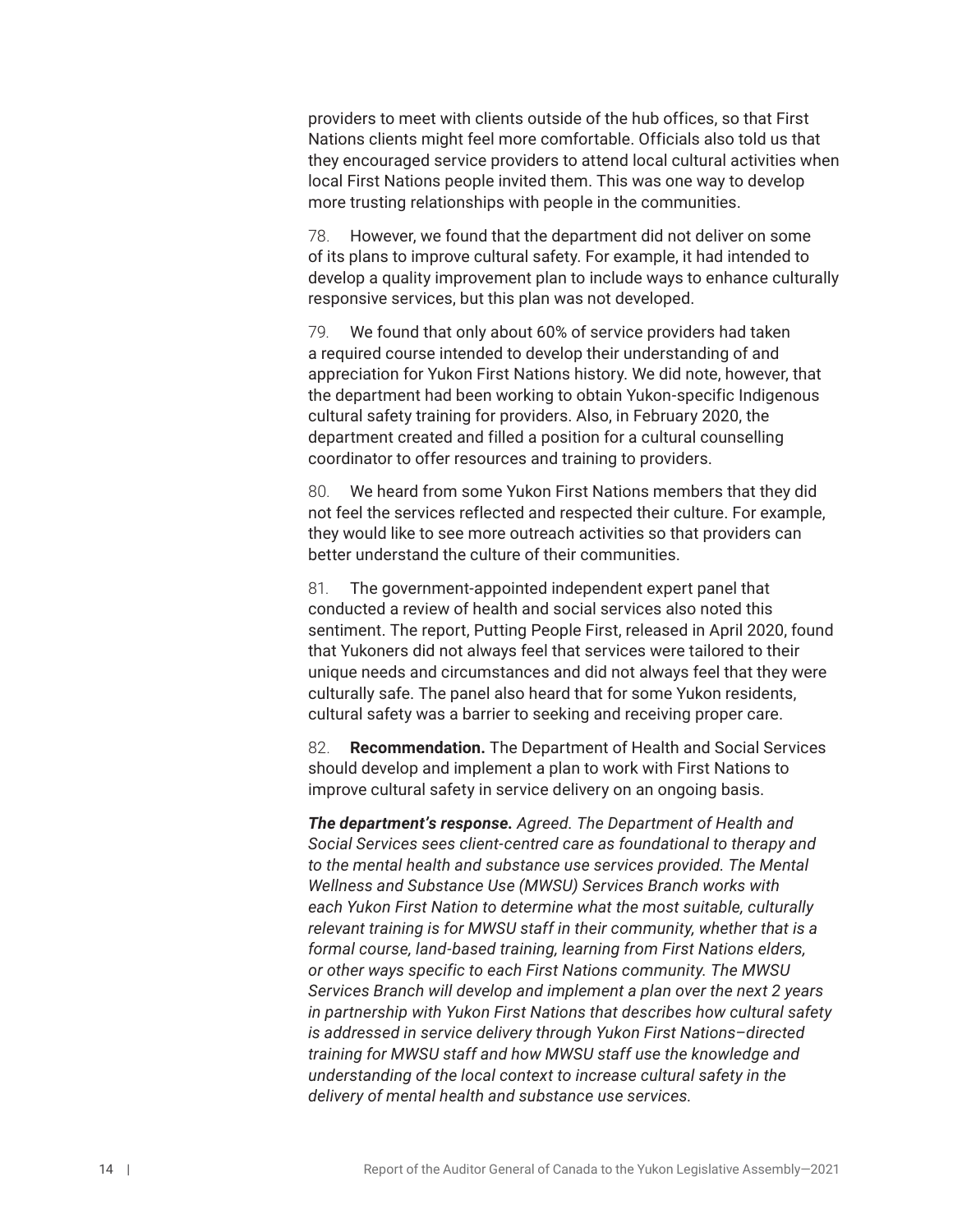## <span id="page-22-0"></span>Measuring and reporting on performance

## The department did not complete its measuring and reporting on the performance of mental health services as planned

### What we found

|                          | 83.<br>We found that the Department of Health and Social Services<br>did not have a clear picture of how effective the delivery of mental<br>health services was in rural Yukon. It did not adequately monitor the<br>performance of these services and had not identified the performance                                                                                                                                                                                                                                                                                                                     |  |
|--------------------------|----------------------------------------------------------------------------------------------------------------------------------------------------------------------------------------------------------------------------------------------------------------------------------------------------------------------------------------------------------------------------------------------------------------------------------------------------------------------------------------------------------------------------------------------------------------------------------------------------------------|--|
|                          | indicators it would use to monitor and measure services on an ongoing<br>basis. As a result, the department could not know whether the mental<br>health services were meeting Yukoners' needs.                                                                                                                                                                                                                                                                                                                                                                                                                 |  |
|                          | The analysis supporting this finding discusses the following topic:<br>84.                                                                                                                                                                                                                                                                                                                                                                                                                                                                                                                                     |  |
|                          | • Limited data collection and no performance indicators                                                                                                                                                                                                                                                                                                                                                                                                                                                                                                                                                        |  |
| Why this finding matters |                                                                                                                                                                                                                                                                                                                                                                                                                                                                                                                                                                                                                |  |
|                          | 85.<br>This finding matters because monitoring and measuring the<br>performance of the mental health service system is required to know<br>how well the system is working. Without this information, the department<br>cannot know where to make changes to improve services to rural<br>Yukoners.                                                                                                                                                                                                                                                                                                             |  |
| <b>Context</b>           |                                                                                                                                                                                                                                                                                                                                                                                                                                                                                                                                                                                                                |  |
|                          | 86.<br>Historically, the Government of Yukon has not had a comprehensive<br>central system of performance indicators. The Department of Health and<br>Social Services is nonetheless responsible for developing and reporting<br>on its performance in providing health services.                                                                                                                                                                                                                                                                                                                              |  |
|                          | Under Forward Together: Yukon Mental Wellness Strategy 2016-2026,<br>87.<br>the First Nations Partners Committee and a team responsible for<br>implementing the strategy were to determine what new activities and<br>working groups would be needed for implementation. For measuring and<br>monitoring results, monthly reporting was to be completed. More formal<br>activity reports were to be submitted quarterly and at the end of each<br>fiscal year to the deputy minister's committee. Reports were to outline<br>progress on activities, links to the strategic plan, and performance<br>outcomes. |  |
| Recommendation           |                                                                                                                                                                                                                                                                                                                                                                                                                                                                                                                                                                                                                |  |

### 88. Our recommendation in this area of examination appears at paragraph 94.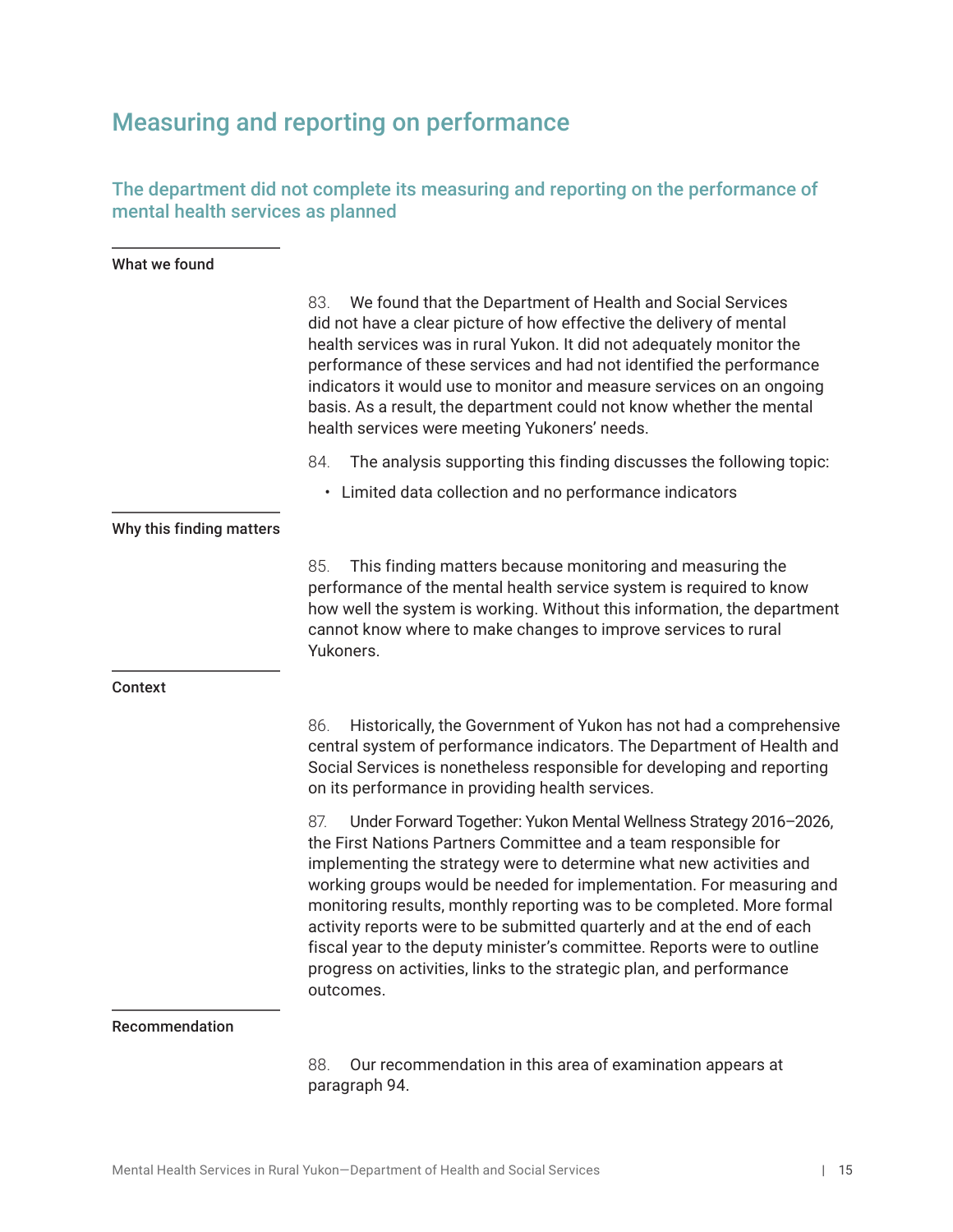<span id="page-23-0"></span>Analysis to support this finding

#### **Limited data collection and no performance indicators**

89. We found that the department had not developed results-based performance indicators. Department officials told us that for the past few years, their focus was on integrating fragmented services and creating hub services for rural communities.

90. In 2018, the department began to gather data on wait times. However, as there was no historical information to compare current data with, it was not possible to determine whether services had improved.

91. We found that the department reported on activities conducted under the Territorial Health Investment Fund. This consisted of 4 annual activity and financial reports for the territory (the 2014–15 to 2017–18 fiscal years). These reports provided information mostly on training given to mental health service providers and how the fund was spent but not on the effectiveness of mental health services.

92. In March and April 2019, the department did a review of the hubs after their first year of operation. However, the department had not yet evaluated the outcomes of services or the extent to which services were having an effect on rural Yukoners over time.

93. Therefore, we found that the department could not assess whether the creation and operation of the hubs met the commitments it made under the strategy to respond to the mental health service needs of rural Yukoners.

94. **Recommendation.** The Department of Health and Social Services should establish, measure, and report on the performance of its mental health services in rural Yukon.

*The department's response. Agreed. The Department of Health and Social Services concurs that this is an area in which the department can strengthen and improve on the use of information and data in relation to the performance of mental health and substance use services in rural Yukon. The Mental Wellness and Substance Use Services Branch is in the first year of using a new electronic medical record (TREAT), which enables the department to gather data more efficiently and across a greater spectrum than was possible previously. The Mental Wellness and Substance Use Services Branch will work with the department's newly established Population and Public Health Evidence and Evaluation Branch over the next year to determine appropriate performance measures and reporting for mental health and substance use services.*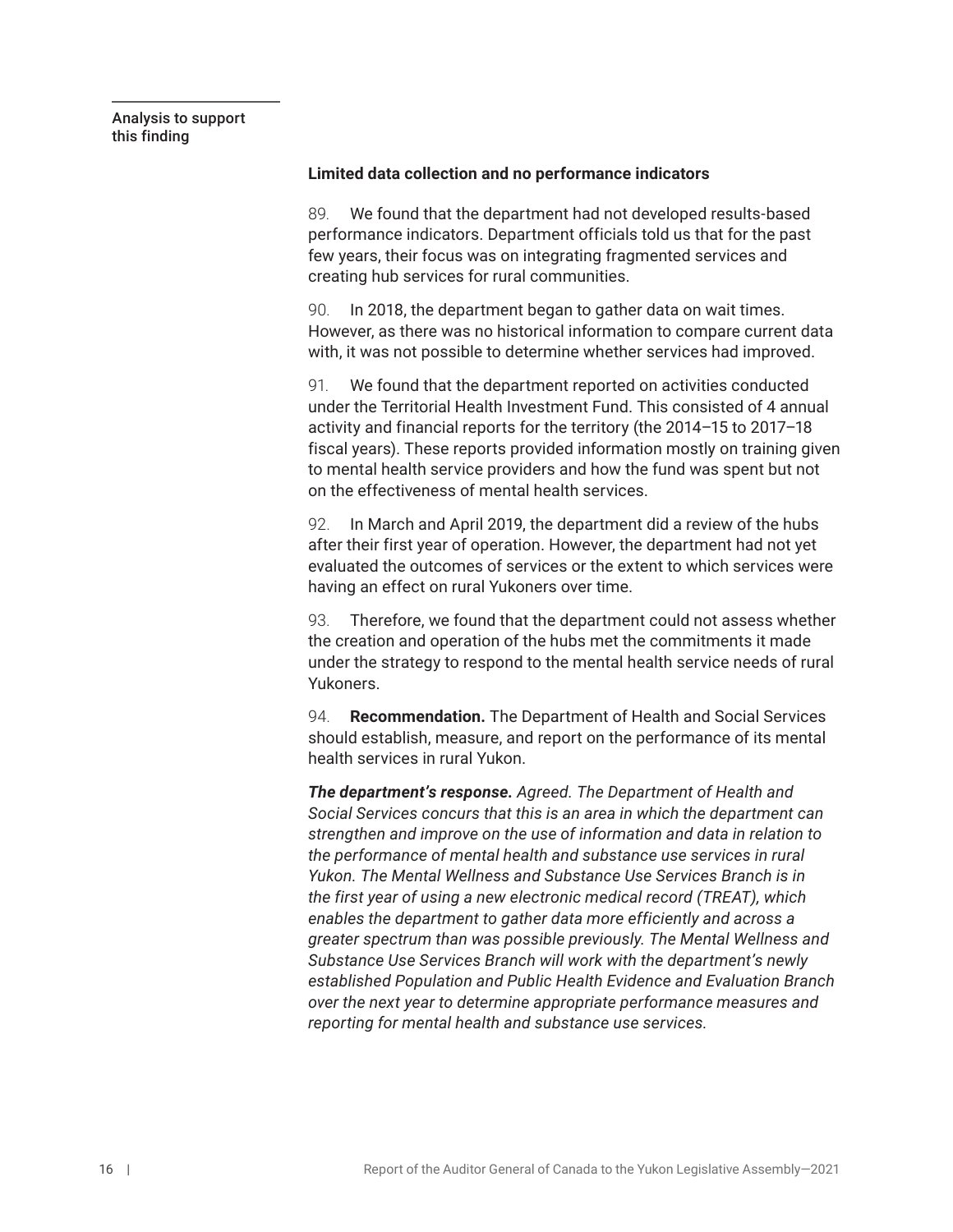## <span id="page-24-0"></span>**Conclusion**

95. We concluded that the Department of Health and Social Services established Mental Wellness and Substance Use hubs in rural communities and that it integrated services, making mental health services more accessible to rural Yukoners. However, because the department did not measure performance, it was unable to demonstrate whether it provided Yukoners living in rural areas with mental health services that met their needs.

96. With time, the department is likely to be better able to identify what has worked well and which areas need improvement. Ongoing engagement with stakeholders will be critical for the department to adjust its model as required to better meet client needs. Also, for the department to fully realize the potential benefits of providing mental health services in rural Yukon through its hubs, it will need to address the challenges it faces in recruiting and retaining human resources.

## **Subsequent Events**

97. The audit covered the period from 5 May 2016 to 1 September 2020. In subsequent months, the Department of Health and Social Services did the following:

- The department continued its efforts to contain the spread of the virus that causes COVID-19. Although this put additional pressure on the department's ability to deliver mental health services, it continued to provide these services.
- The department created the Population and Public Health Evidence and Evaluation Branch. This branch plans to collect and analyze data in collaboration with communities and stakeholders to monitor and understand health and social services events and trends across Yukon. At the time of reporting, it was too early to assess the impact of the branch's work.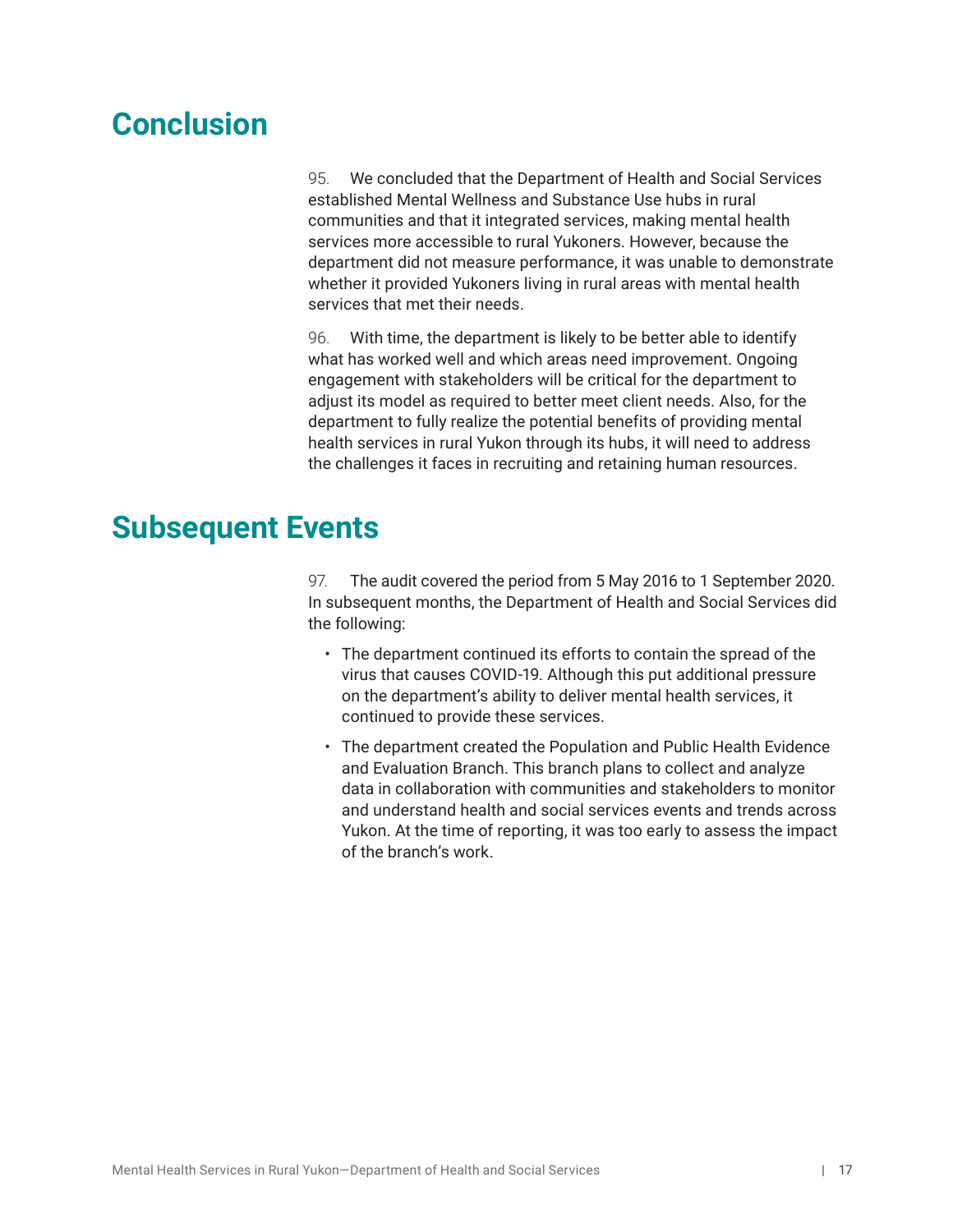# <span id="page-25-0"></span>**About the Audit**

This independent assurance report was prepared by the Office of the Auditor General of Canada on mental health services in rural Yukon. Our responsibility was to provide objective information, advice, and assurance to assist the Yukon Legislative Assembly in its scrutiny of the government's management of resources and programs, and to conclude on whether the Department of Health and Social Services complied in all significant respects with the applicable criteria.

All work in this audit was performed to a reasonable level of assurance in accordance with the Canadian Standard on Assurance Engagements (CSAE) 3001—Direct Engagements, set out by the Chartered Professional Accountants of Canada (CPA Canada) in the CPA Canada Handbook— Assurance.

The Office of the Auditor General of Canada applies the Canadian Standard on Quality Control 1 and, accordingly, maintains a comprehensive system of quality control, including documented policies and procedures regarding compliance with ethical requirements, professional standards, and applicable legal and regulatory requirements.

In conducting the audit work, we complied with the independence and other ethical requirements of the relevant rules of professional conduct applicable to the practice of public accounting in Canada, which are founded on fundamental principles of integrity, objectivity, professional competence and due care, confidentiality, and professional behaviour.

In accordance with our regular audit process, we obtained the following from entity management:

- confirmation of management's responsibility for the subject under audit
- acknowledgement of the suitability of the criteria used in the audit
- confirmation that all known information that has been requested, or that could affect the findings or audit conclusion, has been provided
- confirmation that the audit report is factually accurate

## Audit objective

The objective of this audit was to determine whether the Department of Health and Social Services provided Yukoners living in rural areas with mental health services that met their needs.

## Scope and approach

The scope of the audit included the department's planning of, provision of, and reporting on mental health services in the 17 rural communities of Yukon.

We examined the relevant legislation, plans, policies, and procedures related to mental health services. We interviewed officials within the department as well as those in organizations implicated in mental health services, such as the Royal Canadian Mounted Police, the Yukon Department of Justice, the Yukon Hospital Corporation, and the Yukon Housing Corporation.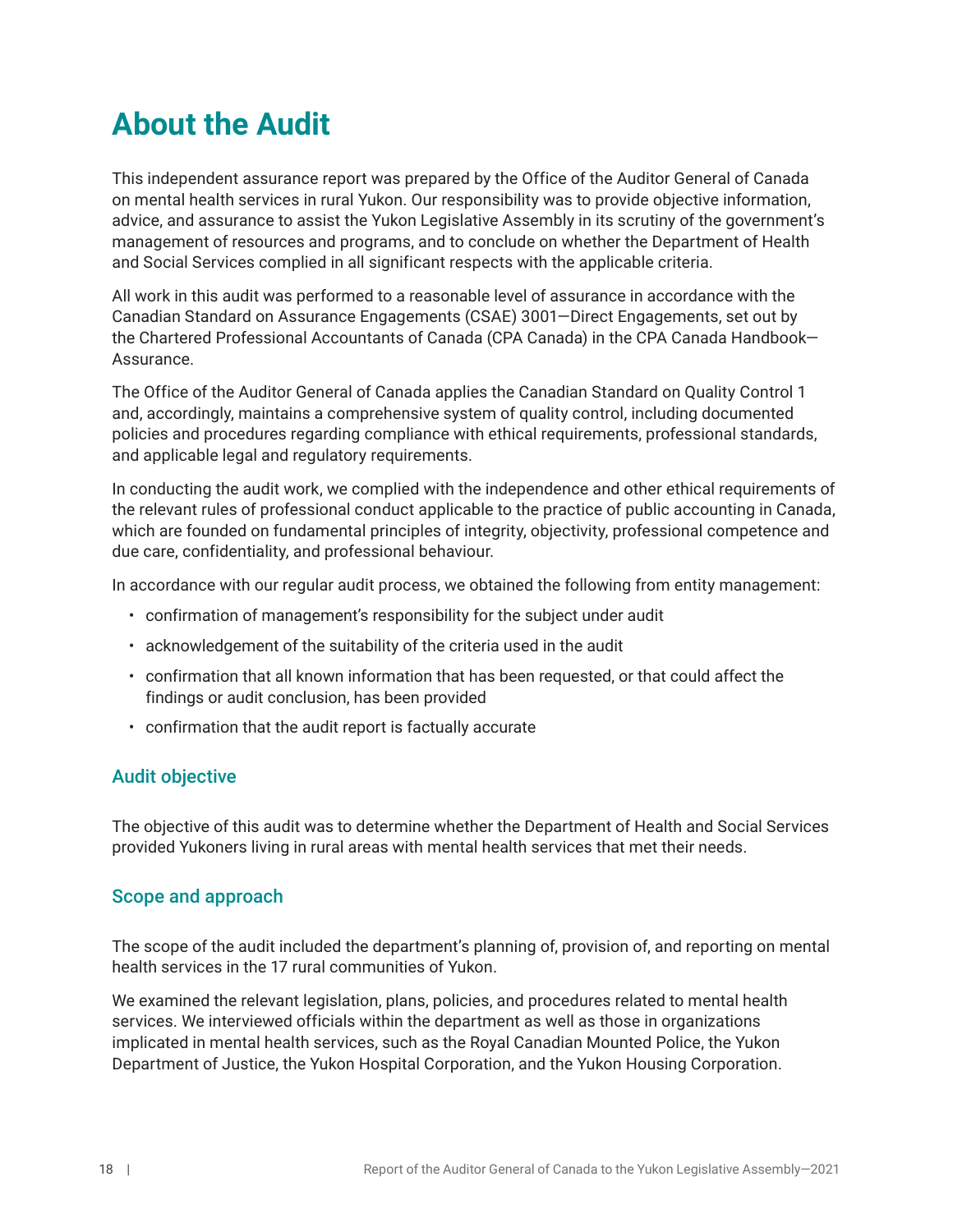We visited and interviewed officials in the 4 Mental Wellness and Substance Use hubs in the communities of Carmacks, Dawson City, Haines Junction, and Watson Lake. We also visited and interviewed officials from the Dawson City Community Hospital, the Watson Lake Community Hospital, and the Sarah Steele facility in Whitehorse.

We also interviewed several First Nations people to obtain their perspectives on the delivery of mental health services and participated in a meeting of the Council of Yukon First Nations to further obtain their perspectives on the department's delivery of mental health services in the rural communities.

We did not examine any planning of, delivery of, or reporting on mental health services provided in Whitehorse.

### **Criteria**

| <b>Criteria</b>                                                                                                                                                                               | <b>Sources</b>                                                                                                                                                                                                                                                                                                                                                                      |  |
|-----------------------------------------------------------------------------------------------------------------------------------------------------------------------------------------------|-------------------------------------------------------------------------------------------------------------------------------------------------------------------------------------------------------------------------------------------------------------------------------------------------------------------------------------------------------------------------------------|--|
| We used the following criteria to determine whether the Department of Health and Social Services<br>provided Yukoners living in rural areas with mental health services that met their needs: |                                                                                                                                                                                                                                                                                                                                                                                     |  |
| The Department of Health and Social Services has<br>developed mental health services on the basis of<br>the needs of Yukoners living in rural areas.                                          | • Health Act<br>• Forward Together: Yukon Mental Wellness<br>Strategy 2016-2026, Yukon Department of<br><b>Health and Social Services</b><br>• Health and Social Services Strategic Plan<br>2014-2019: Healthy Communities-Wellness<br>for All, Yukon Department of Health and Social<br>Services<br>• Minister Pauline Frost's Mandate Letter,<br>Government of Yukon, 2017        |  |
| The Department of Health and Social Services has<br>increased mental health services for Yukoners<br>living in rural areas and provided equitable access<br>to those services.                | • Health Act<br>• Forward Together: Yukon Mental Wellness<br>Strategy 2016-2026, Yukon Department of<br><b>Health and Social Services</b><br>• Health and Social Services Strategic Plan<br>2014-2019: Healthy Communities-Wellness<br>for All, Yukon Department of Health and Social<br><b>Services</b><br>• Minister Pauline Frost's Mandate Letter,<br>Government of Yukon, 2017 |  |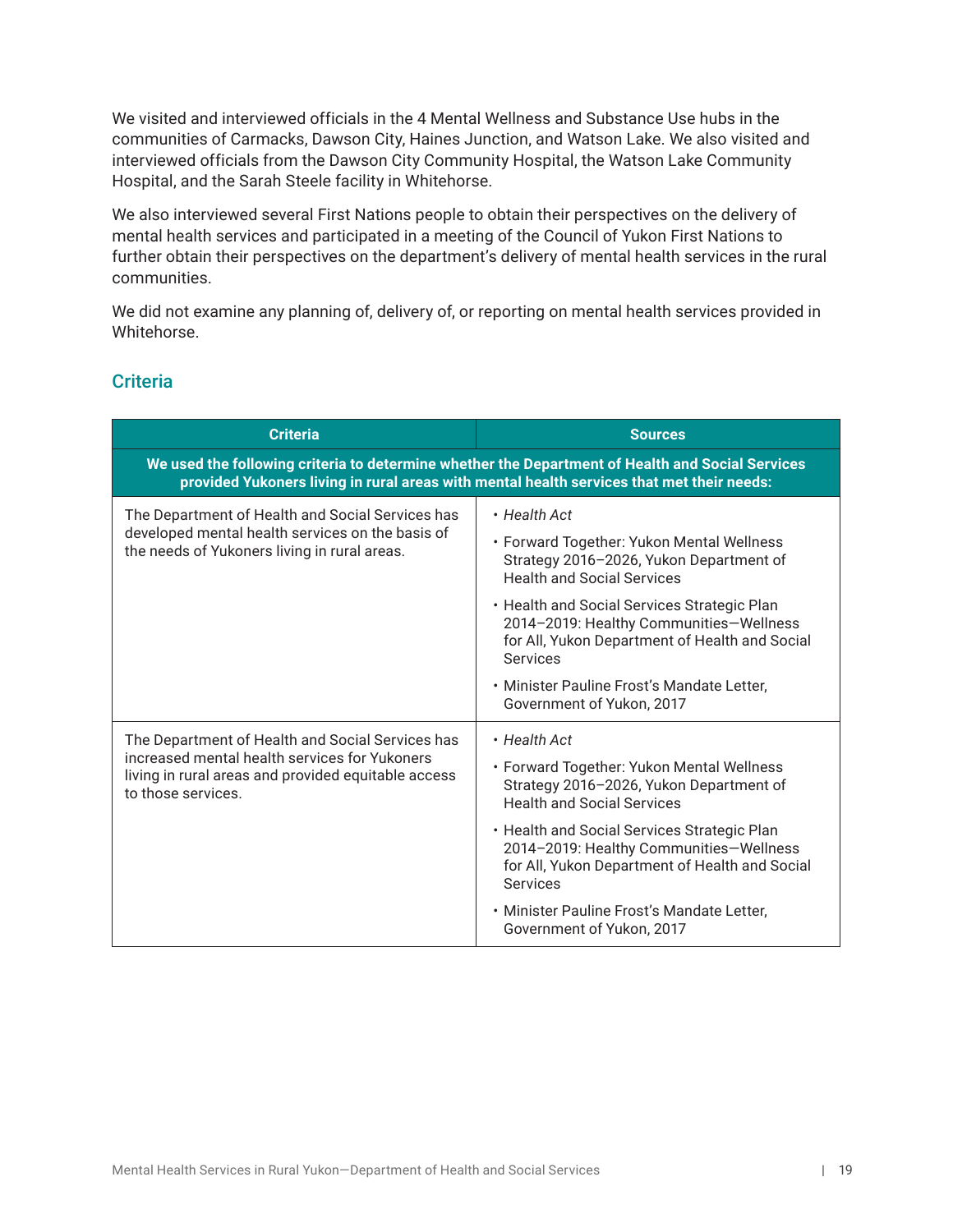| <b>Criteria</b>                                                                                                                                                                                                                    | <b>Sources</b>                                                                                                                                       |  |  |
|------------------------------------------------------------------------------------------------------------------------------------------------------------------------------------------------------------------------------------|------------------------------------------------------------------------------------------------------------------------------------------------------|--|--|
| We used the following criteria to determine whether the Department of Health and Social Services<br>provided Yukoners living in rural areas with mental health services that met their needs:                                      |                                                                                                                                                      |  |  |
| The Department of Health and Social Services has<br>made mental health services for Yukoners living<br>in rural areas accessible through any entry point<br>or provider in the Yukon system in a culturally<br>appropriate manner. | $\cdot$ Health Act<br>• Forward Together: Yukon Mental Wellness<br>Strategy 2016-2026, Yukon Department of                                           |  |  |
|                                                                                                                                                                                                                                    | <b>Health and Social Services</b>                                                                                                                    |  |  |
|                                                                                                                                                                                                                                    | • Health and Social Services Strategic Plan<br>2014-2019: Healthy Communities-Wellness<br>for All, Yukon Department of Health and Social<br>Services |  |  |
|                                                                                                                                                                                                                                    | • Minister Pauline Frost's Mandate Letter,<br>Government of Yukon, 2019                                                                              |  |  |
| The Department of Health and Social Services<br>measures and reports on the performance of its<br>rural mental health services.                                                                                                    | $\cdot$ Health Act                                                                                                                                   |  |  |
|                                                                                                                                                                                                                                    | • Financial Administration Manual, Government of<br>Yukon                                                                                            |  |  |
|                                                                                                                                                                                                                                    | • Forward Together: Yukon Mental Wellness<br>Strategy 2016-2026, Yukon Department of<br><b>Health and Social Services</b>                            |  |  |

## Period covered by the audit

The audit covered the period from 5 May 2016 (the release date of Forward Together: Yukon Mental Wellness Strategy 2016–2026) to 1 September 2020. This is the period to which the audit conclusion applies.

## Date of the report

We obtained sufficient and appropriate audit evidence on which to base our conclusion on 29 January 2021, in Ottawa, Canada.

## Audit team

Principal: Glenn Wheeler Director: Tammy Meagher

Josée Couture Ruth Sullivan Leendert Van Beerschoten Durriya Zaidi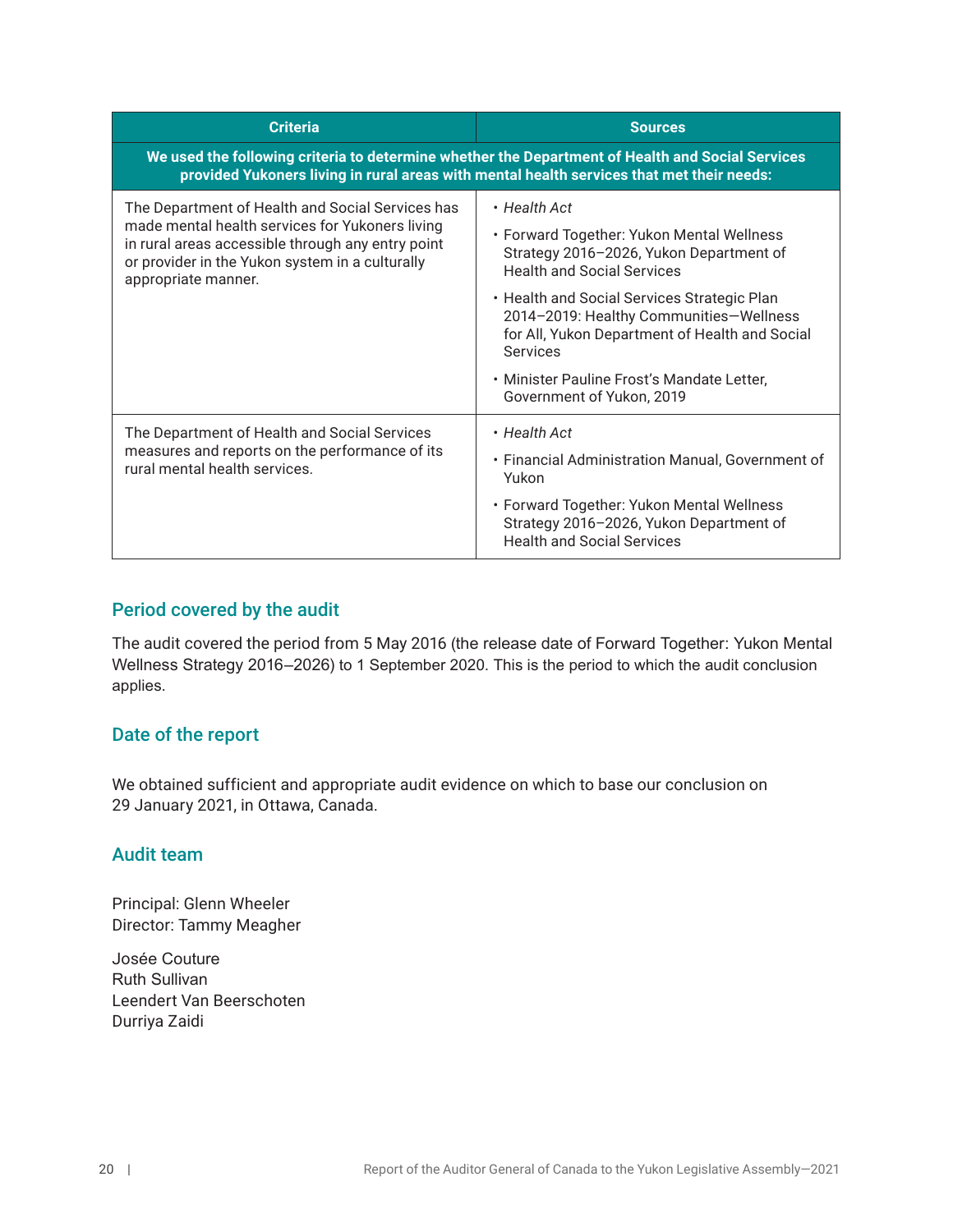# <span id="page-28-0"></span>**List of Recommendations**

The following table lists the recommendations and responses found in this report. The paragraph number preceding the recommendation indicates the location of the recommendation in the report, and the numbers in parentheses indicate the location of the related discussion.

#### **Recommendation Response**

#### Identifying needs

**38.** The Department of Health and Social Services should regularly consult with a broad representation of residents of rural communities to identify and implement adjustments and improvements so that the department provides the mental health services that are most needed. **(31–37)**

**The department's response.** Agreed. Yukon's rural communities each have their unique needs for these services and the Department of Health and Social Services will work in partnership with them to provide the mental health and substance use services they require. The Mental Wellness and Substance Use Services Branch will continue to seek to adjust and improve its services in rural communities by working with community partners and residents in the following ways: regularly scheduled meetings with First Nations health directors and other community representatives; involvement of local First Nations health directors in the hiring of Mental Wellness and Substance Use Services Branch staff for their communities; quarterly client satisfaction surveys; regular meetings with the Council of Yukon First Nations; and participation in trilateral processes with Yukon First Nations and the Government of Canada, such as the quarterly meetings of the Trilateral Table on Health and the identification of community needs through Administration of Justice Agreement negotiations.

#### Delivering mental health services

**68.** The Department of Health and Social Services should complete and implement a recruitment and retention strategy for mental health service providers that considers the unique challenges faced by the rural communities and propose innovative solutions to address these challenges. **(63–67)**

**The department's response.** Agreed. Since the completion of the audit, the Department of Health and Social Services has put a focus on recruitment and retention. The department has been developing a robust recruitment and retention strategy for positions in rural communities across Yukon, including a focus on mental health service positions in the Mental Wellness and Substance Use hubs. Implementation started in fall 2020. The Recruitment and Retention Advisory Council, with representatives from the Mental Wellness and Substance Use Services Branch, Community Nursing, Yukon Hospital Corporation, and First Nations Health Programs, has worked with human resource professionals to develop and begin implementation of the strategy. The initial focus will be on hard-to-fill positions, including nurses, social workers, mental health nurses, and clinical counsellors. Going forward, the department will take innovative approaches to recruit for these hard-to-fill positions and then to retain the employees, including flexible work arrangements.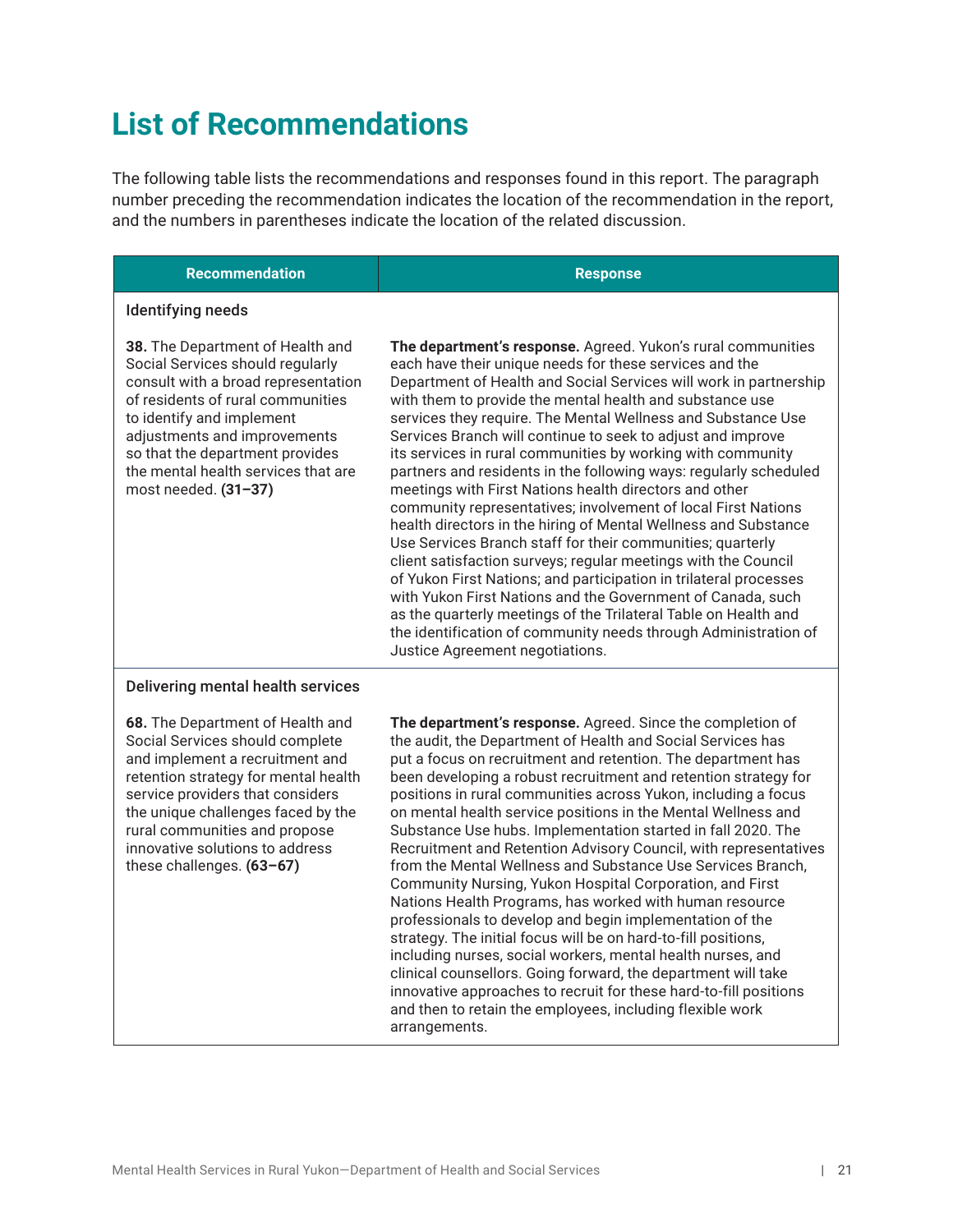#### **Recommendation Response 82.** The Department of Health and Social Services should develop and implement a plan to work with First Nations to improve cultural safety in service delivery on an ongoing basis. **(76–81) The department's response.** Agreed. The Department of Health and Social Services sees client-centred care as foundational to therapy and to the mental health and substance use services provided. The Mental Wellness and Substance Use (MWSU) Services Branch works with each Yukon First Nation to determine what the most suitable, culturally relevant training is for MWSU staff in their community, whether that is a formal course, landbased training, learning from First Nations elders, or other ways specific to each First Nations community. The MWSU Services Branch will develop and implement a plan over the next 2 years in partnership with Yukon First Nations that describes how cultural safety is addressed in service delivery through Yukon

First Nations–directed training for MWSU staff and how MWSU staff use the knowledge and understanding of the local context to increase cultural safety in the delivery of mental health and substance use services.

### Measuring and reporting on performance

**94.** The Department of Health and Social Services should establish, measure, and report on the performance of its mental health services in rural Yukon. **(89–93)**

**The department's response.** The Department of Health and Social Services concurs that this is an area in which the department can strengthen and improve on the use of information and data in relation to the performance of mental health and substance use services in rural Yukon. The Mental Wellness and Substance Use Services Branch is in the first year of using a new electronic medical record (TREAT), which enables the department to gather data more efficiently and across a greater spectrum than was possible previously. The Mental Wellness and Substance Use Services Branch will work with the department's newly established Population and Public Health Evidence and Evaluation Branch over the next year to determine appropriate performance measures and reporting for mental health and substance use services.